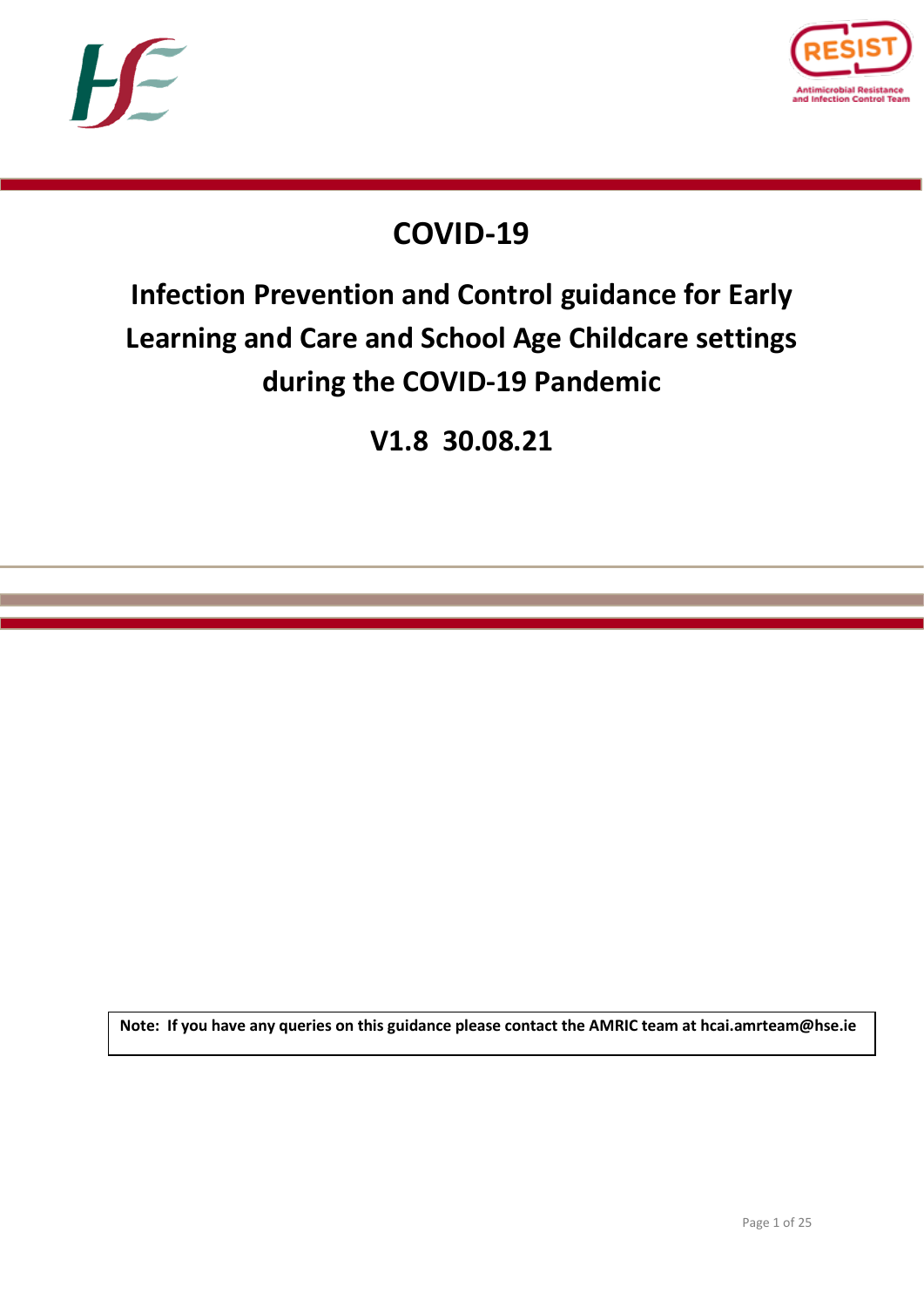| <b>Version</b> | <b>Date</b> | <b>Changes from previous version</b>                                                                                                                                                                                                                                                                                                                                                                                                                                                                                                                                                                                                                                                                                                                                                                                                                                                                                                                                                                                                                                                                                                                                                                                                                                                                                                                                                                                                                                                                                                                                                                                                                                                                                                                                                                                                                                                                                                                                                          |  |  |
|----------------|-------------|-----------------------------------------------------------------------------------------------------------------------------------------------------------------------------------------------------------------------------------------------------------------------------------------------------------------------------------------------------------------------------------------------------------------------------------------------------------------------------------------------------------------------------------------------------------------------------------------------------------------------------------------------------------------------------------------------------------------------------------------------------------------------------------------------------------------------------------------------------------------------------------------------------------------------------------------------------------------------------------------------------------------------------------------------------------------------------------------------------------------------------------------------------------------------------------------------------------------------------------------------------------------------------------------------------------------------------------------------------------------------------------------------------------------------------------------------------------------------------------------------------------------------------------------------------------------------------------------------------------------------------------------------------------------------------------------------------------------------------------------------------------------------------------------------------------------------------------------------------------------------------------------------------------------------------------------------------------------------------------------------|--|--|
| 1.8            | 30.08.2021  | Updates to content related to COVID-19 Vaccination                                                                                                                                                                                                                                                                                                                                                                                                                                                                                                                                                                                                                                                                                                                                                                                                                                                                                                                                                                                                                                                                                                                                                                                                                                                                                                                                                                                                                                                                                                                                                                                                                                                                                                                                                                                                                                                                                                                                            |  |  |
| 1.7            | 07.07.2021  | Change in terminology and definitions on vaccine protection                                                                                                                                                                                                                                                                                                                                                                                                                                                                                                                                                                                                                                                                                                                                                                                                                                                                                                                                                                                                                                                                                                                                                                                                                                                                                                                                                                                                                                                                                                                                                                                                                                                                                                                                                                                                                                                                                                                                   |  |  |
| 1.6            | 14.06.2021  | Updated to reflect latest contact tracing recommendations for those with significant vaccine<br>protection                                                                                                                                                                                                                                                                                                                                                                                                                                                                                                                                                                                                                                                                                                                                                                                                                                                                                                                                                                                                                                                                                                                                                                                                                                                                                                                                                                                                                                                                                                                                                                                                                                                                                                                                                                                                                                                                                    |  |  |
| 1.5            | 24.03.2021  | Updated section on spread of the virus<br>Updated section on samples and testing for the virus<br>Updated recommendation on the use of face covering by staff in early learning and care and childcare<br>settings<br>Reference to increasing ventilation indoors and in vehicles in so far as practical consistent with<br>comfort and security.                                                                                                                                                                                                                                                                                                                                                                                                                                                                                                                                                                                                                                                                                                                                                                                                                                                                                                                                                                                                                                                                                                                                                                                                                                                                                                                                                                                                                                                                                                                                                                                                                                             |  |  |
| 1.4            | 04.03.2021  | Removal of appendix 1 and link to sample parental declaration form<br>https://www.hpsc.ie/a-z/respiratory/coronavirus/novelcoronavirus/guidance/educationguidance/                                                                                                                                                                                                                                                                                                                                                                                                                                                                                                                                                                                                                                                                                                                                                                                                                                                                                                                                                                                                                                                                                                                                                                                                                                                                                                                                                                                                                                                                                                                                                                                                                                                                                                                                                                                                                            |  |  |
| 1.3            | 26.02.2021  | Close contacts updated to advise restrict movement in line with current HPSC advice - link provided                                                                                                                                                                                                                                                                                                                                                                                                                                                                                                                                                                                                                                                                                                                                                                                                                                                                                                                                                                                                                                                                                                                                                                                                                                                                                                                                                                                                                                                                                                                                                                                                                                                                                                                                                                                                                                                                                           |  |  |
| 1.2            | 31.07.2020  | Introduction. Statement that medical practitioner/assurance is not required for return to childcare<br>and introduction of the concept of parental declaration<br>Information of COVID-19. Statement that routine testing of asymptomatic children and childcare<br>workers is not required and that when testing is required the standard testing pathway is generally<br>appropriate<br>How to help prevent spread of all respiratory viruses including COVID-19. Statement that on site<br>temperature checking is not recommended and advice to comply with Government advice regarding<br>travel.<br>Managing visitors. New information on managing visitors<br>Limiting the extent to which groups of people mix with each other. Clarification on pod structures<br>and more flexibility in relation to examples of possible pod structures<br>Physical distancing measures. Statement to encourage outdoor activities<br>Transport to and from childcare. Details on transport arrangements<br>Hygiene measures and cleaning regimes. Clarification that cloth face coverings by childcare workers<br>it appropriate if it is not a barrier to care and reference to the option of a visor. Advice against use of<br>newer disinfection technologies.<br>Selection and management of toys. Guidance on kinetic sand and sand pits<br>Children with additional support or care needs. This is a new section<br>Parent and Toddler Groups. This is a new section<br>If a child or staff member is in the child care facility at the time that they feel unwell. Clarification<br>that a temperature of 38°C should not be discounted as teething, that a staff member who has helped<br>someone who is unwell does not need to go home, that the entire pod does not need to go home,<br>parental declaration on return to childcare and link to guidance on First Aid<br>Advice on Cleaning. Additional details and a new table<br><b>Appendix 1.</b> Sample Parental Declaration Form |  |  |
| 1.1            | 24.06.2020  | Altered wording regarding contact tracing to reflect changes in National Contact tracing guidance<br>regarding suspected cases which is in line with actions for current phase of pandemic.                                                                                                                                                                                                                                                                                                                                                                                                                                                                                                                                                                                                                                                                                                                                                                                                                                                                                                                                                                                                                                                                                                                                                                                                                                                                                                                                                                                                                                                                                                                                                                                                                                                                                                                                                                                                   |  |  |
| 1.0            | 27.05.2020  | Initial guidance                                                                                                                                                                                                                                                                                                                                                                                                                                                                                                                                                                                                                                                                                                                                                                                                                                                                                                                                                                                                                                                                                                                                                                                                                                                                                                                                                                                                                                                                                                                                                                                                                                                                                                                                                                                                                                                                                                                                                                              |  |  |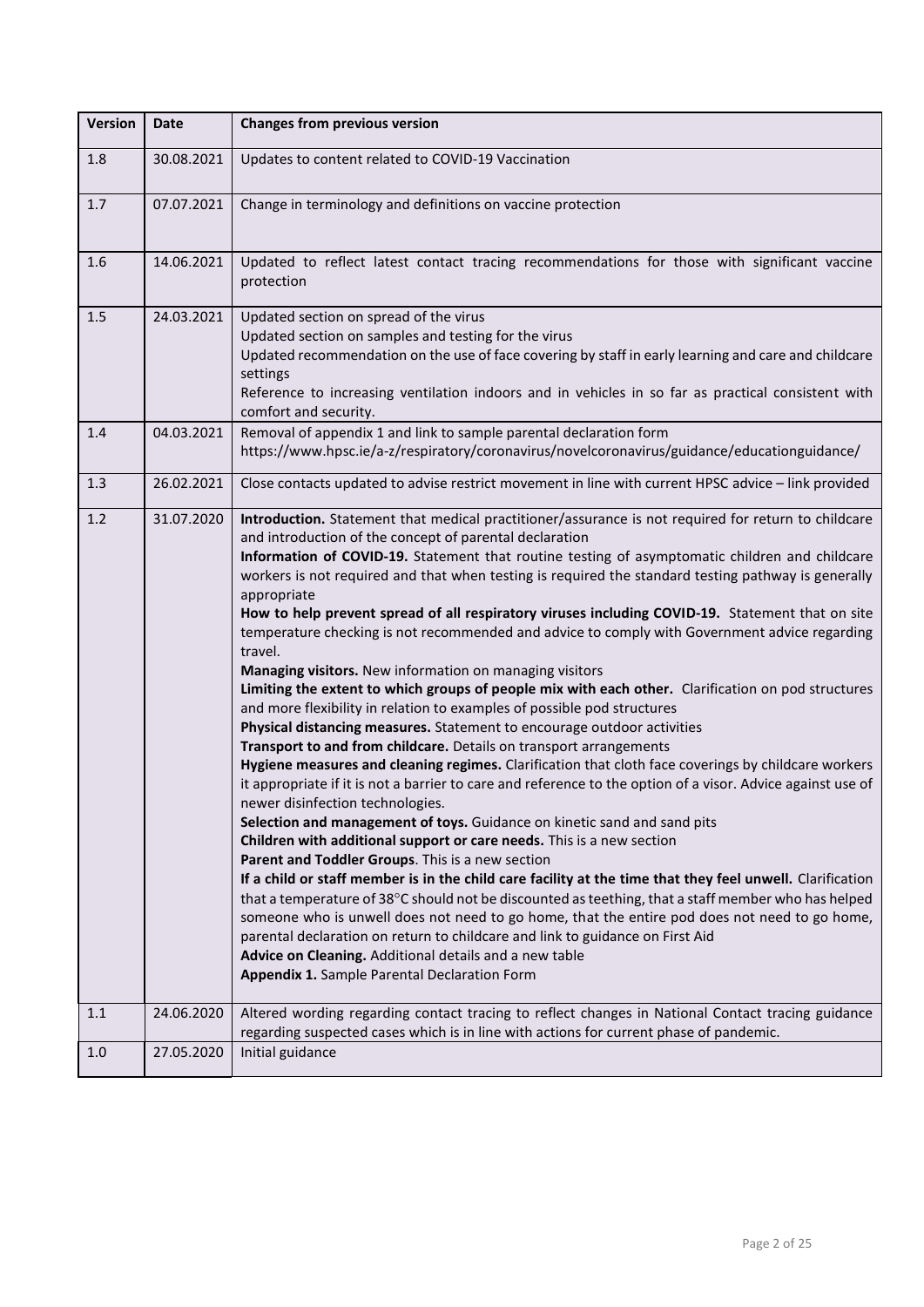### **Table of Contents**

| How to help prevent spread of all respiratory infections including COVID-19                           |  |
|-------------------------------------------------------------------------------------------------------|--|
|                                                                                                       |  |
|                                                                                                       |  |
|                                                                                                       |  |
|                                                                                                       |  |
|                                                                                                       |  |
|                                                                                                       |  |
|                                                                                                       |  |
|                                                                                                       |  |
| 9. Selection and management of toys from an infection prevention viewpoint15                          |  |
|                                                                                                       |  |
|                                                                                                       |  |
|                                                                                                       |  |
|                                                                                                       |  |
| If a child or staff member is in the childcare facility at the time that they feel unwell and develop |  |
| What to do if there is a confirmed case of COVID-19 in your childcare setting20                       |  |
|                                                                                                       |  |
|                                                                                                       |  |
|                                                                                                       |  |
|                                                                                                       |  |
|                                                                                                       |  |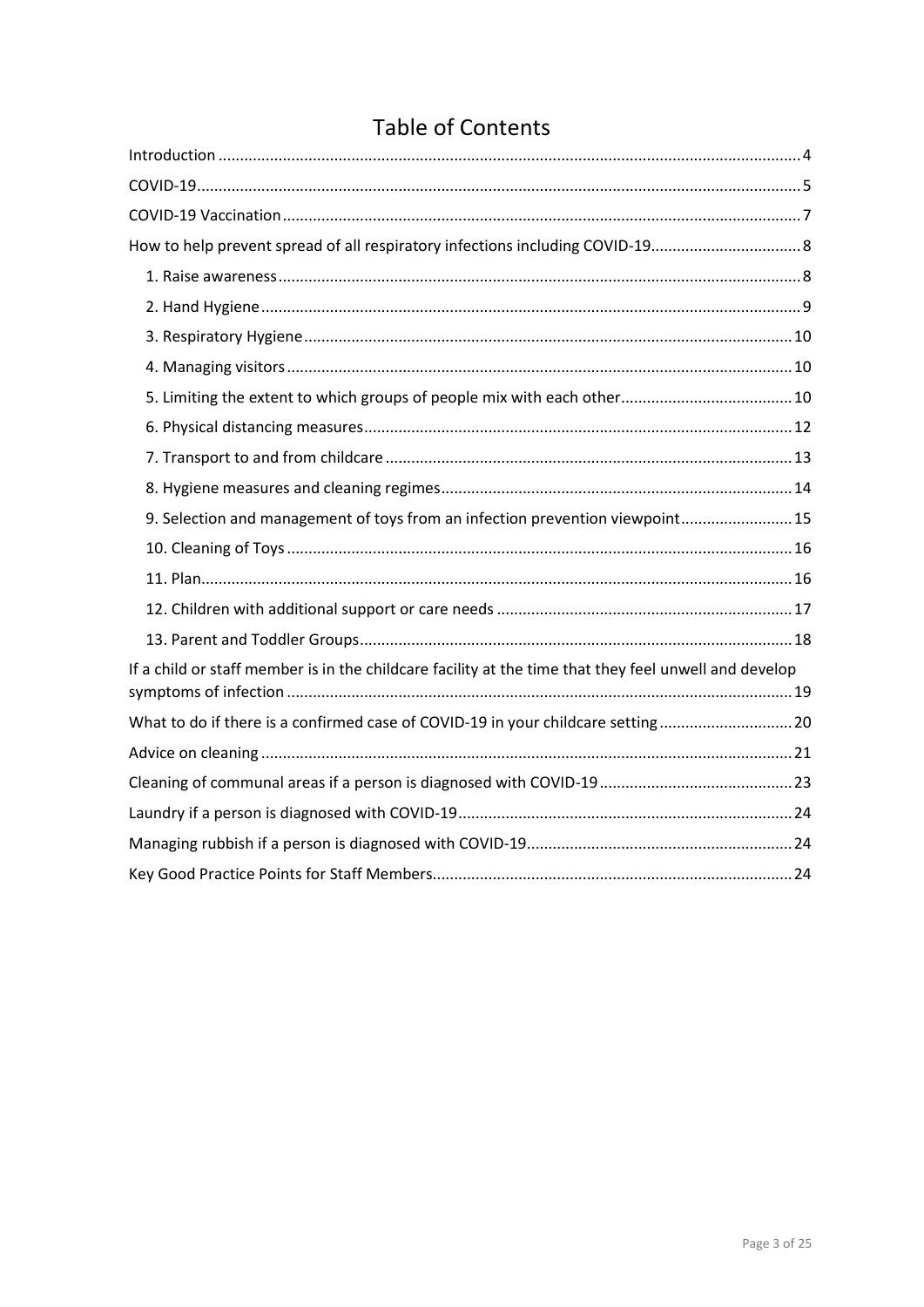#### <span id="page-3-0"></span>**Introduction**

This document does not replace existing health and safety regulations or other legal obligations for early year's childcare providers. It is intended to supplement existing infection prevention and control guidance by providing information around specific concerns relating to COVID-19.

It is important for parents and for those who deliver childcare to accept that no interpersonal activity is without risk of transmission of infection at any time. Generally, the closer the physical contact, the more likely infection is to spread from one person to another. There are particular issues with small children because they tend put things in their mouths and naturally seek very close contact with caregivers and other children. Many childcare services have had experience of dealing with these challenges in the context of bacteria that cause diarrhoea such as Vero-Toxigenic *E. coli* (VTEC) or of flu-like illness in childcare services. The risk of spread of infection in childcare or other settings is related to the size of the groups of people that interact with each other. Generally, the larger the number of people in a group, the more people are placed at risk of infection if infection is accidentally introduced. These issues are brought into sharper focus during a pandemic, but the principles are not different from those that apply to childcare at any time. Most parents understand that some level of risk of infection is unavoidable as a part of a normal childhood. However, parents are very different with respect to their tolerance of infection risk and ability to accept infection and the harm it causes. Therefore, it is important that parents have a clear understanding of the benefits and risks of childcare and that it is not possible to guarantee that infection can be prevented in any setting either in a childcare centre, school or in a home.

Requiring assurances/certification from medical practitioners prior to attendance at childcare or prior to return to childcare after an absence is not appropriate as it places an unnecessary demand on the healthcare system and there is no reason to expect it to increase the safety of childcare services. Any process of medical certification in this context will of necessity relate to the child's condition one or more days before attendance for childcare and the child's condition may have changed in the interim. In any case, there is no reason to believe that such a process could make any practical difference to the actual risk of COVID-19 infection for the child themselves, for other children attending childcare or for childcare workers beyond that which is achieved by parental judgment supported by vigilance on the part of sensible and experienced childcare workers. Parents of children who have medical conditions that require ongoing regular medical care will have an opportunity to discuss concerns they may have with the child's doctor during regular review visits. Parents must be trusted to incorporate that advice into their decisions regarding childcare so that it is not appropriate to require certification even in the case of such children. As below it may be helpful to ask parents to make a verbal or written declaration on returning to childcare to confirm that they have no reason to believe the child has infectious disease and have followed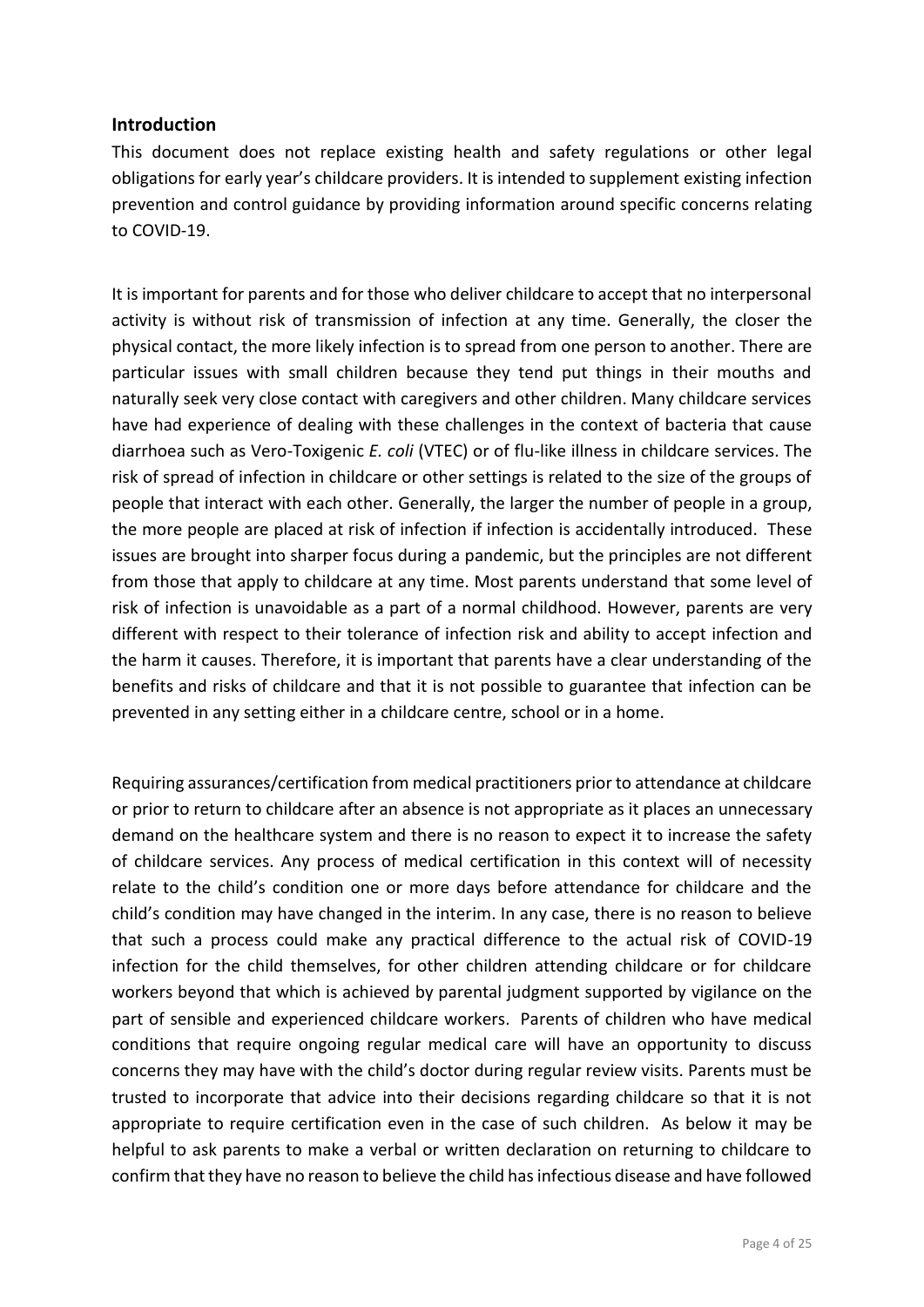all medical and public health guidance they have received with respect to exclusion of the child from childcare services. A sample parental declaration form is available at the following link:

#### [https://www.hpsc.ie/a-](https://scanner.topsec.com/?u=https%3A%2F%2Fwww.hpsc.ie%2Fa-z%2Frespiratory%2Fcoronavirus%2Fnovelcoronavirus%2Fguidance%2Feducationguidance%2F&t=a80320abf5fca90360a58f556f540fa1e8ae9f77&d=2104)

[z/respiratory/coronavirus/novelcoronavirus/guidance/educationguidance/](https://scanner.topsec.com/?u=https%3A%2F%2Fwww.hpsc.ie%2Fa-z%2Frespiratory%2Fcoronavirus%2Fnovelcoronavirus%2Fguidance%2Feducationguidance%2F&t=a80320abf5fca90360a58f556f540fa1e8ae9f77&d=2104)

Standard infection prevention and control procedures in childcare settings are always important but even more so in a pandemic situation. A heightened awareness by staff, parents and children (where age appropriate) is required so that they know how to protect each other and how to recognise and report symptoms of COVID-19 infection. One of the key challenges for all who care for children during this pandemic is to balance the need for a practical and sensible level of caution with the need to provide a nurturing and supportive environment for children. An atmosphere of fear and an overwhelming preoccupation with hygiene can be harmful to children without materially reducing the risk of infection beyond what can be achieved with a common sense approach. It is important to note that there is no infection prevention and control requirement to limit outdoor activities in the childcare setting and that trips to nearby parks and amenities can be managed with a low risk of infection if physical distance from other people is maintained.

This guidance will assist childcare settings in providing advice for staff on the following:

- 1. the novel coronavirus that causes COVID-19 disease;
- 2. how to help prevent spread of all respiratory infections including COVID-19;
- 3. what to do if someone who is confirmed or suspected to have COVID-19 has been in a childcare setting;
- 4. advice on how to clean /disinfect areas where there has been a case of COVID-19 in a childcare setting.

#### <span id="page-4-0"></span>**COVID-19**

COVID-19 is a new illness that can affect your lungs and airways. It is caused by a new coronavirus(SARS-CoV-2). This virus is changing over time. The form of the virus now dominant in Ireland (Delta) is more infectious that the original form of the virus that first appeared in Ireland in 2020. The virus is spread mainly through tiny particles scattered from the nose and mouth of a person with infection. The particles can be scattered when the infected person coughs, sneezes, talks or laughs. To infect you, the virus has to get from an infected person's nose or mouth into your eyes, nose or mouth.

This can happen - *if:*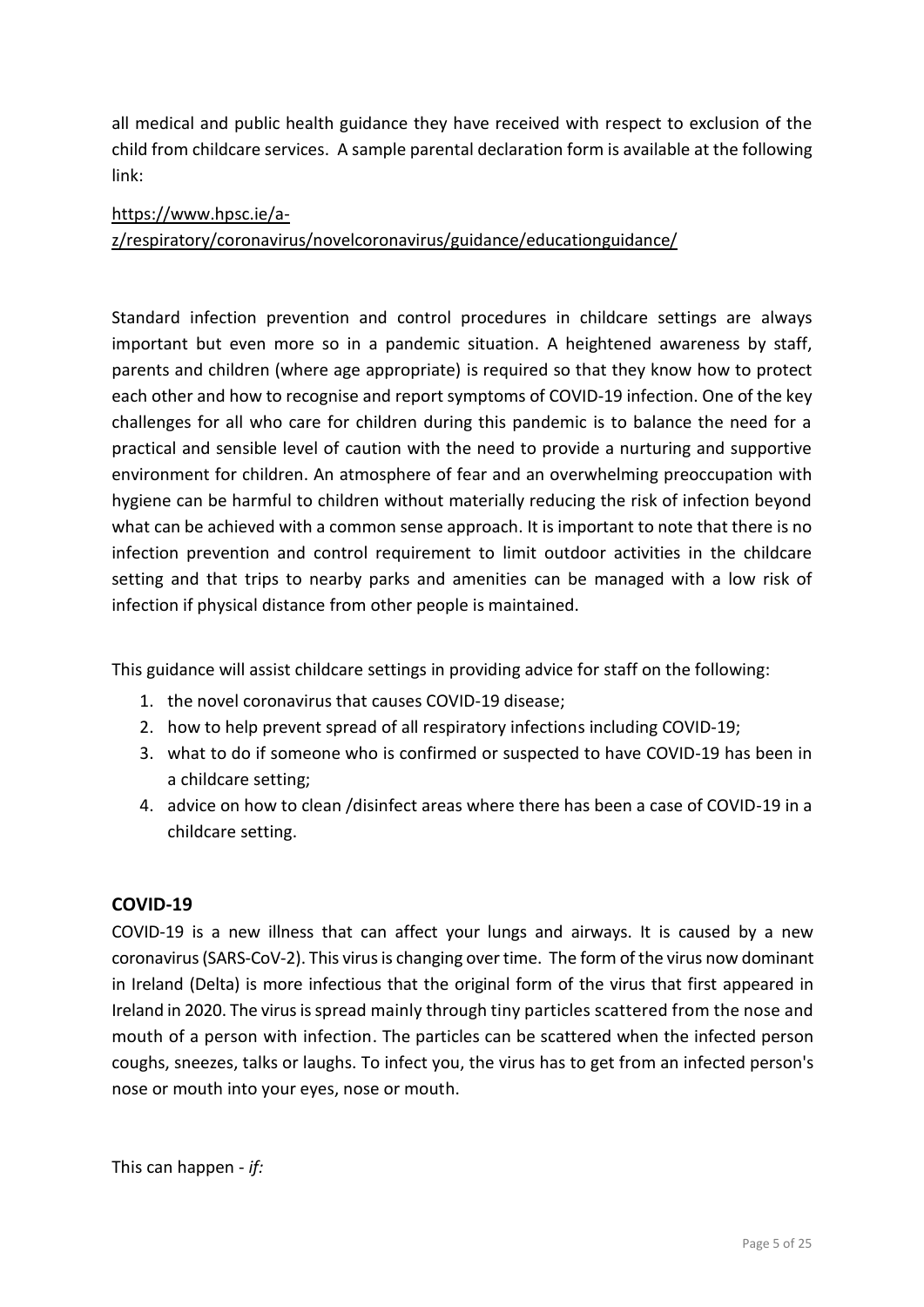- 1. You come into close contact with someone who is shedding the virus and who is coughing or sneezing and particles land directly in your eyes nose or mouth. This is called droplet spread;
- 2. You touch with your hands surfaces or objects that someone who has the virus has coughed or sneezed on, and then you touch your mouth, nose or eyes without having washed your hands thoroughly. This is called contact spread;
- 3. Very small particles (aerosols) containing the virus can stay in the air and be carried some distance through a room or building. Spread of the virus by aerosols has been a concern in certain healthcare settings from the start of the pandemic but has also become more of a concern in certain other circumstances as experience with the virus has grown and as the Delta variants has become dominant.

As COVID-19 is a new illness, we are still learning about how easily the virus spreads from person to person and how to control it, so it is important to keep up to date and make sure you are using the most up to date guidance available. This information is available from the following links:

- [HSE-HPSC: https://www.hpsc.ie/a-z/respiratory/coronavirus/novelcoronavirus/](https://www.hpsc.ie/a-z/respiratory/coronavirus/novelcoronavirus/)
- [HSE Hub:](https://hse.drsteevenslibrary.ie/Covid19V2)<https://www2.hse.ie/conditions/covid19/>
- [Department of Health:](https://www.gov.ie/en/campaigns/c36c85-covid-19-coronavirus/) [https://www.gov.ie/en/news/7e0924-latest-updates-on](https://www.gov.ie/en/news/7e0924-latest-updates-on-covid-19-coronavirus/)[covid-19-coronavirus/](https://www.gov.ie/en/news/7e0924-latest-updates-on-covid-19-coronavirus/)

COVID-19 can be a mild or severe illness. Severe illness is much more common in those who are not fully vaccinated in particular older people (especially older than 70) and in people with certain medical conditions that place them at increased risk of severe COVID-19. Severe illness is much less common in those who are fully vaccinated and in children and young adults in good health.

Symptoms of COVID-19 are available on https://www2.hse.ie/conditions/covid19/symptoms/overview/

People with symptoms of infection are very important in spread of the disease. Symptomatic people appear to be most infectious for other people in the early days after symptoms begin. Infection can also spread from people in the day or two before they get symptoms and it can spread from some people who get an infection but have no symptoms or such mild symptoms that they take little notice of them (asymptomatic spread). People are no longer infectious for other people 10 days after they have developed symptoms except in certain circumstances for example some people in a hospital setting.

Testing for COVID-19 is based on taking a sample from the nose and / or throat. A sample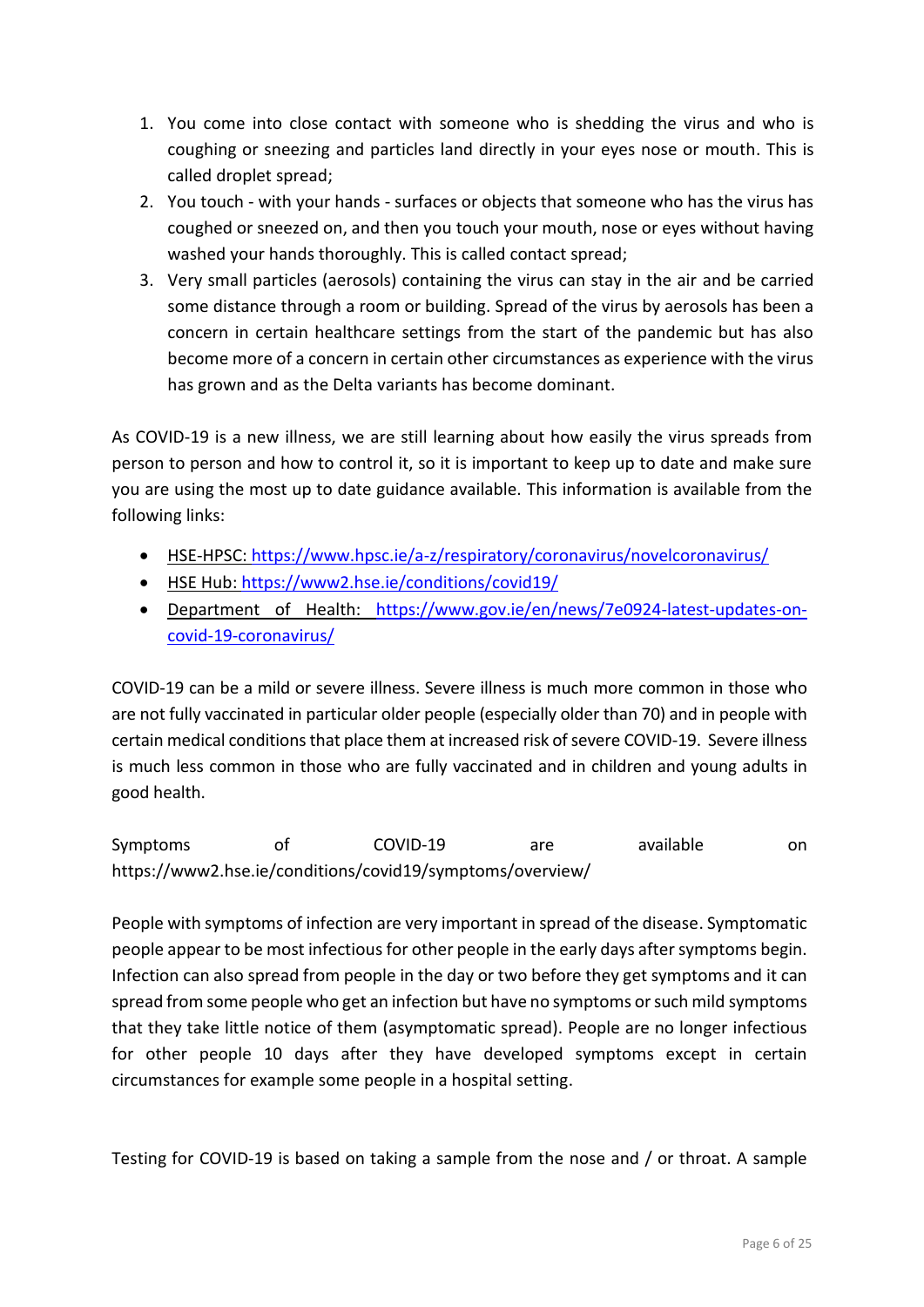taken from the back of the nose and throat (a nasopharyngeal sample) was the main sample used early in the epidemic but there is a lot of experience now with samples taken from deep in the nose (deep nasal swab) but without going all the way back. Deep nasal swabs (also called mid-turbinate swabs) are much less uncomfortable for many children and adults and are almost as good a sample as the sample from the back of the nose and throat. Deep nasal swab should be used in children who are distressed or have been upset by a previous nasopharyngeal swab. Swabs taken from just inside the nose (anterior nasal swabs) do not work well and are not suitable.

The samples are generally tested for virus genes (RNA) in the laboratory. There are also tests for virus (antigen tests) that can be used outside of the laboratory. These tests are used in some settings in Ireland.

Routine testing of children or childcare workers who have no symptoms of COVID-19 and have not been identified as COVID-19 contacts is not recommended. If a parent or guardian is concerned that they or a child may have symptoms of COVID-19 they should self-isolate / isolate the child (in so far as practical while caring for the child as needed) and telephone their doctor for advice. Public health guidance on testing is updated regularly. If the child needs a test their doctor will arrange testing for them through the usual pathway unless there is a specific clinical reason for prioritised testing.

When a person is diagnosed with COVID-19 the HSE works to identify people that the person was in close contact with since they got symptoms and for the 2 days before they got symptoms. People identified as close contacts are at a higher risk of developing infection. They are asked to restrict movement in line with current HPSC advice. Asymptomatic people who are fully vaccinated or who have had COVID in the previous 9 months do not usually have to restrict their movement if they are COVID-19 contacts. They do need to self-isolate if they have symptoms, even if they have been vaccinated. Contact tracing guidelines as applied to vaccinated people are here: [https://www.hpsc.ie/a](https://www.hpsc.ie/a-z/respiratory/coronavirus/novelcoronavirus/guidance/contacttracingguidance/)[z/respiratory/coronavirus/novelcoronavirus/guidance/contacttracingguidance/](https://www.hpsc.ie/a-z/respiratory/coronavirus/novelcoronavirus/guidance/contacttracingguidance/)

#### <span id="page-6-0"></span>**COVID-19 Vaccination**

Vaccination against COVID-19 started in Ireland in late December 2020. Vaccine is now offered to everyone over the age of 12 and the vast majority of the adult population are already fully vaccinated.

A person is considered fully vaccinated as follows:

- 7 days after second dose of Comirnaty (Pfizer/BioNTech);
- 14 days after second dose of Spikevax (Moderna);
- 15 days after second dose of Vaxzevria (AstraZeneca);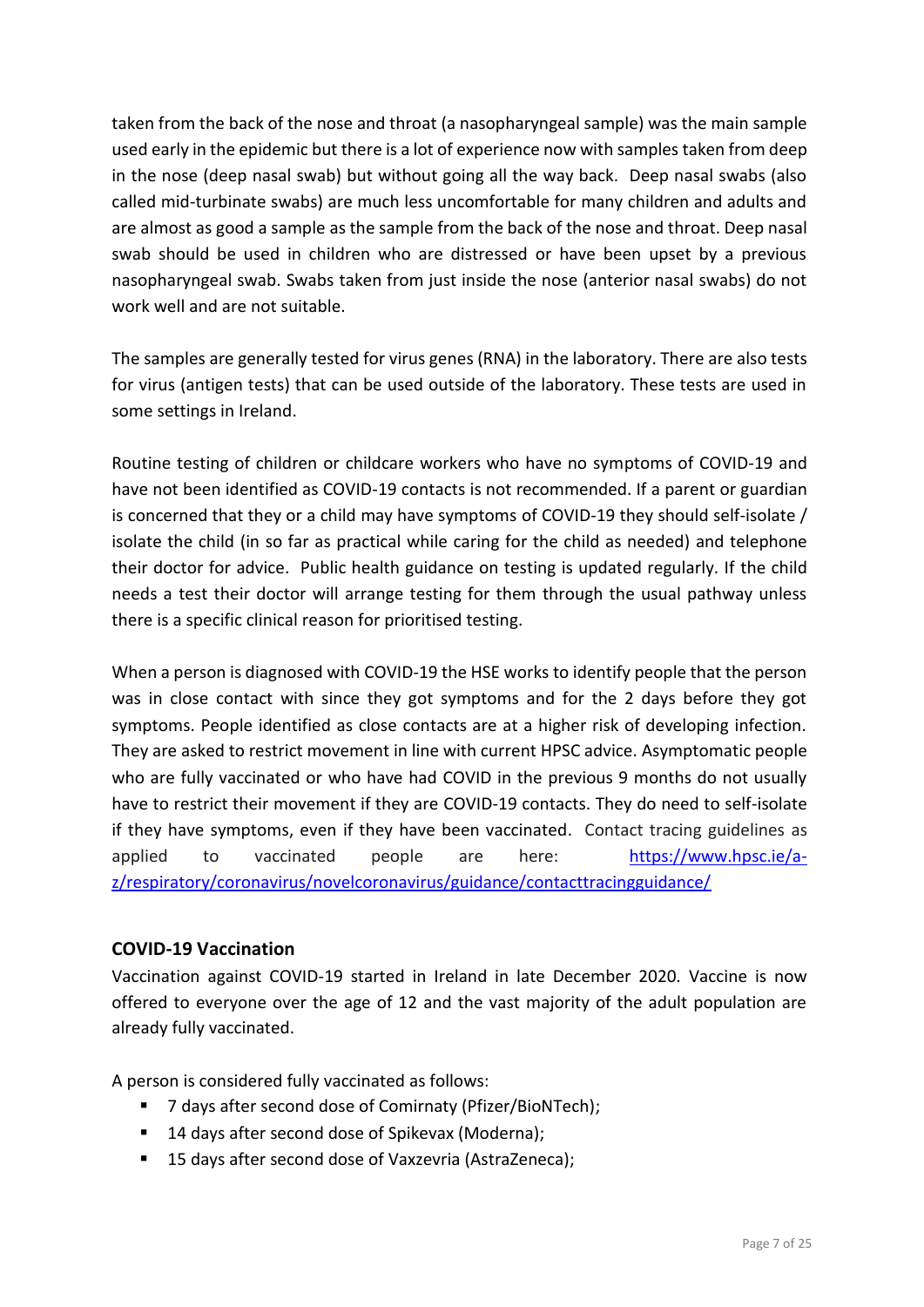■ 14 days after single dose of Janssen vaccine.

For further information see the HSE website.

In the months since the COVID-19 pandemic started, we have learned that:

- 1. Children seem generally less likely to catch infection;
- 2. Children seem more likely than adults to have no symptoms or to have mild disease. Symptoms in children can include cough, fever, runny nose, sore throat, diarrhoea and vomiting;
- 3. Children are generally not the ones who brought COVID-19 into a household when household spread has happened;
- 4. Children are not more likely than adults to spread infection to other people;
- 5. The virus that causes COVID-19 may on rare occasions trigger an inflammatory disease called PIMS in some children. PIMS stands for Paediatric Inflammatory Multisystem Syndrome.

#### <span id="page-7-0"></span>**How to help prevent spread of all respiratory infections including COVID-19**

Current information shows that COVID-19 can spread easily from people who have symptoms. It also can spread to some degree from an infected person even before they develop any symptoms and from people who never develop symptoms. For these reasons, this guidance is based on two key parts:

- 1. Do whatever is practical to make sure that people with symptoms of COVID-19 do not enter a childcare setting at any time;
- 2. Take all practical precautions to reduce the chance of spread of virus all of the time just in case an infectious person with no symptoms is in the childcare setting. This includes vaccination of childcare workers, greater attention to hand hygiene, respiratory hygiene, ventilation and cleaning. It also means limiting contact between people, keeping groups as small as possible and limiting mixing of people between the different groups. If someone who is not sick is shedding the virus, but they only mix with one fairly small group the number of people exposed to risk of infection is smaller.

The following are some general recommendations to reduce the risk of spread of infection in a facility:

#### <span id="page-7-1"></span>**1. Raise awareness**

- 1. Promote awareness that vaccination of parents, childcare workers and older siblings (aged 12 and over);
- 2. Promote awareness of COVID-19 and of the symptoms of COVID-19 among staff, parents and children for example with posters and other messages;
- 3. Tell staff members that are ill not to attend work and to follow HSE guidance on self-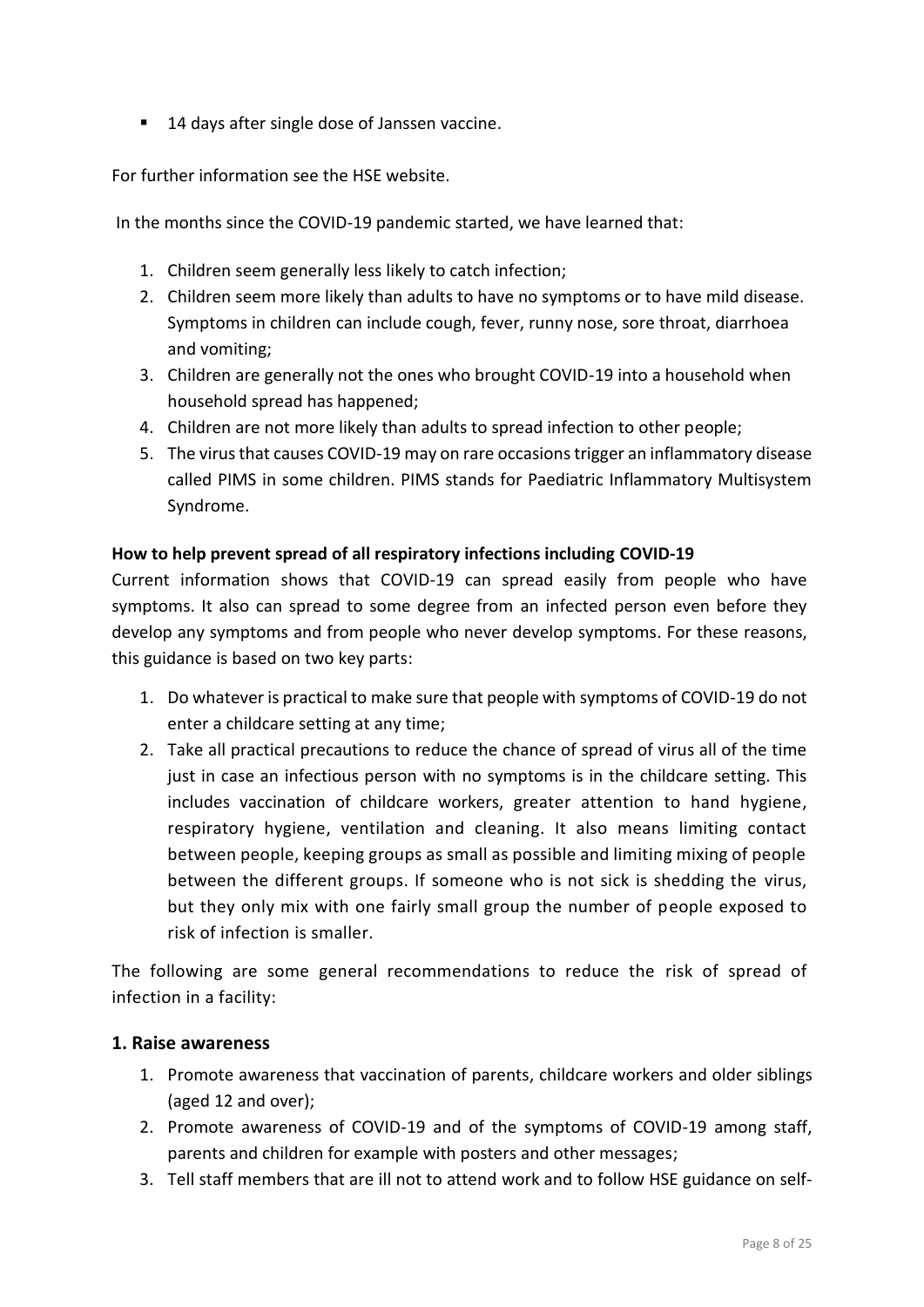isolation. This continues to apply even if they are fully vaccinated.

- 4. Tell parents not to present their children for childcare if the child has symptoms of a viral respiratory infection or if there is someone in the household suspected or known to have COVID-19. This continues to apply even if they are fully vaccinated;
- 5. On site temperature checking is not recommended because fever is not a consistent feature of COVID-19 in children and could result in delay in access to the childcare centre. Parents and childcare settings do not need to take children's temperature every morning;
- 6. Tell staff members not to present for work if they have been identified as a close contact of a person with COVID-19 unless they are fully vaccinated. or have had COVID-19 in the previous 9 months Note in some circumstances people who are fully vaccinated or have had Covid-19 in the previous 9 months may be also be advised by Public Health to restrict movements;
- 7. Tell staff members, parents and guardiansshould follow Government advice regarding travel and restriction of movement following travel available at [https://www.gov.ie/en/campaigns/75d92-covid-19-travel-advice/.](https://www.gov.ie/en/campaigns/75d92-covid-19-travel-advice/) These restrictions also apply to children who travel outside of Ireland;
- 8. Tell staff members that develop symptoms at work to bring this to attention of their manager promptly and to follow HSE guidance on self-isolation and note that this still applies even if a staff member is fully vaccinated or had had COVID-19 in the previous 9 months;
- 9. Promote good hand and respiratory hygiene as described below and display posters throughout the facility.

#### <span id="page-8-0"></span>**2. Hand Hygiene**

Wash your hands regularly. Wash your hands with soap and running water when hands are visibly dirty. If your hands are not visibly dirty, wash them with soap and water or use a hand sanitiser. Services to support these measures will be needed. You should wash your hands:

- 1. Before and after you prepare food;
- 2. Before eating;
- 3. Before and after caring for sick individuals;
- 4. After coughing or sneezing;
- 5. When hands are dirty;
- 6. After using the toilet;
- 7. After changing a nappy;
- 8. After handling animals or animal waste.

Note some children may develop obsessional behaviour related to hand hygiene and may damage their skin through excessive washing. See HSE hand hygiene guidance at <https://www2.hse.ie/wellbeing/how-to-wash-your-hands.html>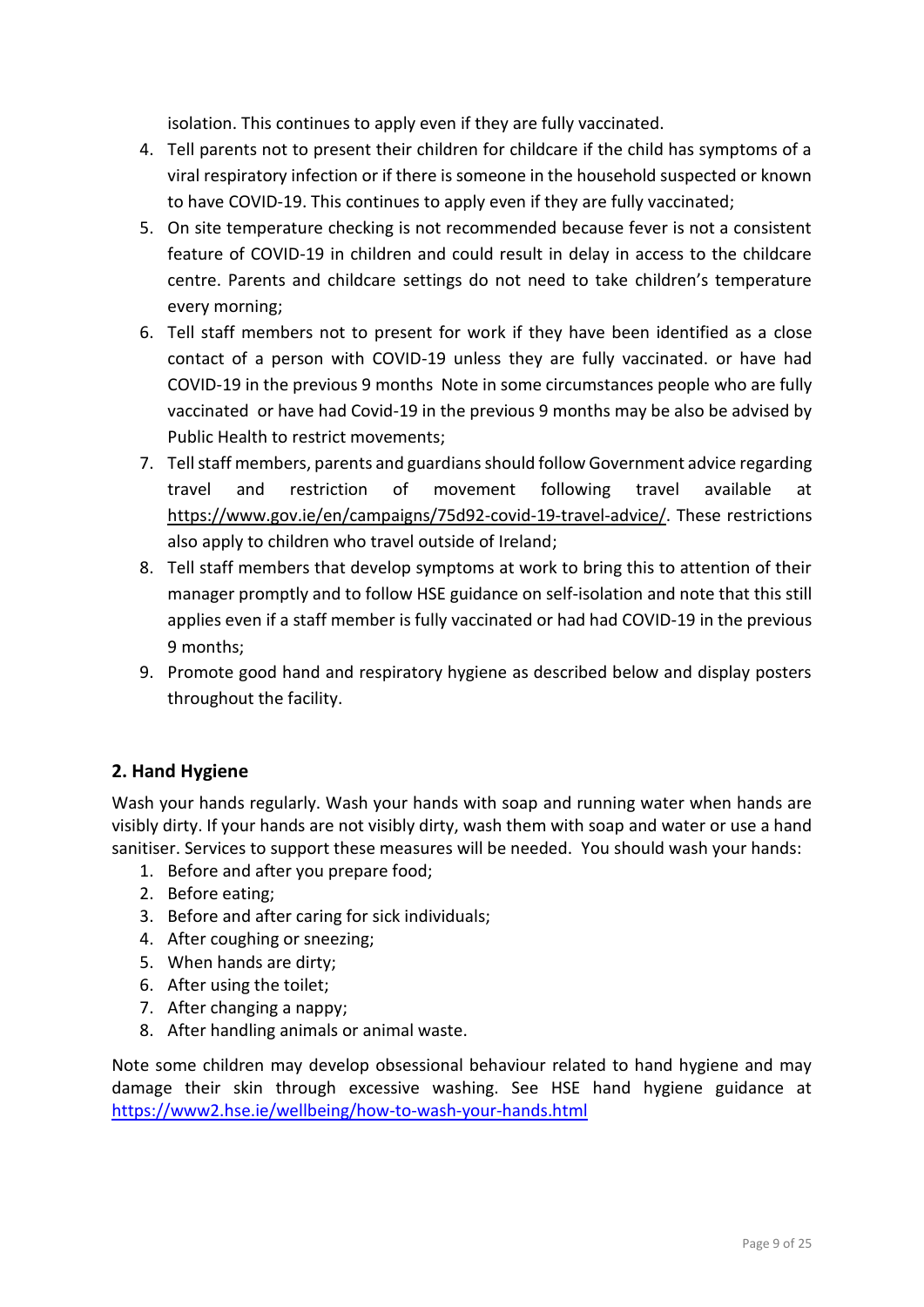#### <span id="page-9-0"></span>**3. Respiratory Hygiene**

Cover your mouth and nose with a clean tissue when you cough and sneeze and then promptly dispose of the tissue in a bin and clean your hands. If you do not have a tissue, cough or sneeze into the bend of your elbow instead, not into your hands.

Posters on preventing spread of infection are available on the HPSC website.

#### <span id="page-9-1"></span>**4. Managing visitors**

- 1. Any visits to the childcare facility during the day should be by prior arrangement and visitors should be received at a specific contact point (for example an office) and be subject to the same controls that apply to staff entering the childcare facility;
- 2. Risk are likely to be lower with visitors who are fully vaccinated
- 3. Physical distancing should be maintained with visitors where possible;
- 4. If a childcare facility is likely to have a high throughput of visitors to a specific contact point for example an office, increase natural ventilation as much as possible taking account of comfort and security, the goal is gentle air circulation rather than strong air movements; consider too the use of physical barriers such as a screen when adequate distance cannot be reliably maintained or use of cloth face coverings as per NPHET guidance;
- 5. In relation to drop off of forgotten items (change of clothes, nappies, lunch boxes, etc.) a designated drop off point that does not require interaction with staff may be appropriate;
- 6. Parents visiting for meetings with staff should be by appointment when possible and should be facilitated in a way that observes social distancing requirements. Meetings should be arranged to ensure that congregation of parents in waiting areas is minimised for example where parents travel for a meeting by private car they may be invited to remain in the car until staff are ready to meet them. Weather permitting and if privacy is not compromised meeting outdoors can be considered.

#### <span id="page-9-2"></span>**5. Limiting the extent to which groups of people mix with each other**

- 1. Arrangements for dropping off and picking up children from childcare should be organised to maintain distance between parents and guardians and between parents and guardians and the childcare workers;
- 2. Where children are walked to the childcare care centre or travel by public transport provide marked waiting areas that support social distancing. A childcare worker should come to receive the child and avoid or limit physical contact with the accompanying adult. If there is no shelter then it may be necessary to have pre-agreed staggered arrival times particularly in bad weather;
- 3. Where children are dropped off and picked up by private car, the accompanying adult should remain in the car with the child. A childcare worker should come to the car to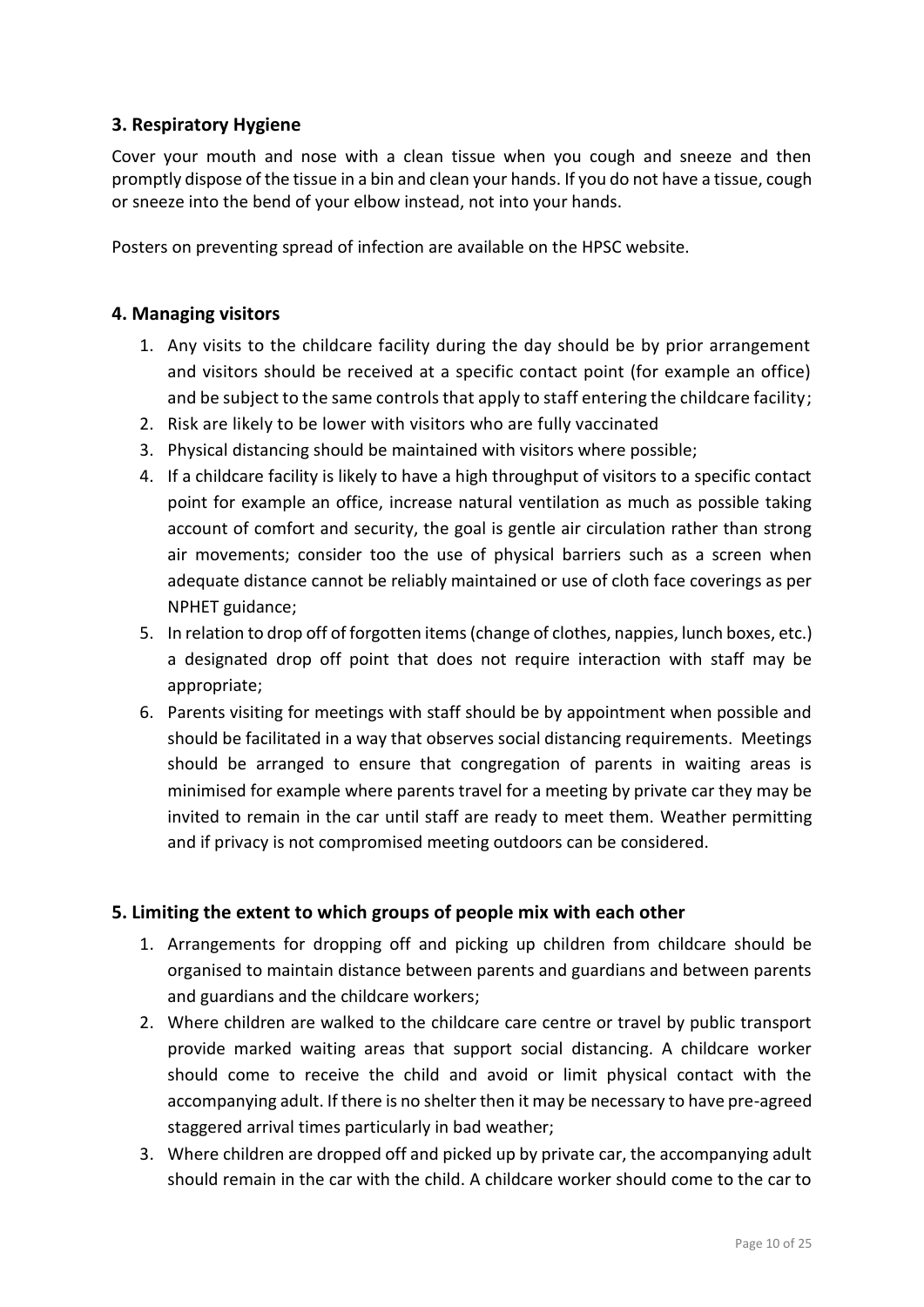receive the child and avoid or limit physical contact with the accompanying adult. Subject to available space there is no strict requirement for cars to arrive one at a time provided that those accompanying the child remain in the car and do not interact with those accompanying other children;

- 4. A similar process should be followed for pick up;
- 5. Where possible the risk of spread of infection may be reduced by structuring children and their carers into discrete groups or "pods" to the extent that this is practical;
- 6. The formation of "pods" is less relevant or not relevant in settings caring for smaller numbers of children. Generally, the objective is to limit contact and sharing of common facilities between people in different pods rather than to avoid all contact and sharing between pods as the latter will not be possible;
- 7. Generally, it is only practical to structure pods for the specific childcare setting. It is not practical to group all children who attend the same breakfast club/school in the same pod in other childcare setting as there may be issues of age and compatibility. However, if there are 2 or more children in the same age group/pod/class in a school that also attend the same childcare setting it is generally appropriate for those children to be in the same pod in the childcare setting if that is practical;
- 8. It is also acknowledged that staff may need to operate in different play-pods at different times (e.g. morning and afternoon sessions). While this may be necessary in some cases, the number of play-pods serviced should be limited and all appropriate infection prevention and control measures including hand hygiene observed;
- 9. If it is essential and unavoidable that a staff member must work or move between more than one pod, this movement should be minimised as much as possible and undertaken in a highly considered way. This means strict adherence to IPC measures, (hand hygiene, use of face coverings). The risk associated with this movement between pods is further likely to be substantially reduced if the staff member is fully vaccinated (as per definition within guidance) or if they have had COVID-19 in the previous 9 months;
- 10. There is no evidence base on which to define a maximum pod size. This guidance is based on keeping pod sizes as small as is likely to be reasonably practical in the specific childcare context;
- 11. Services should continue to operate within regulatory adult-child ratios. A pod is generally likely to include up to 2 adults. In some cases, a pod may require 3 adults for example if there are children with specific needs that require additional care or support or if this is more practical when caring for very young children. These are just two examples; other scenarios may apply;
- 12. Pod size may take account of regulations relating to the maximum adult-child ratios in the relevant regulation quoted below. On this basis, the size of a pod in a given setting will be related to regulations that apply to the childcare context with the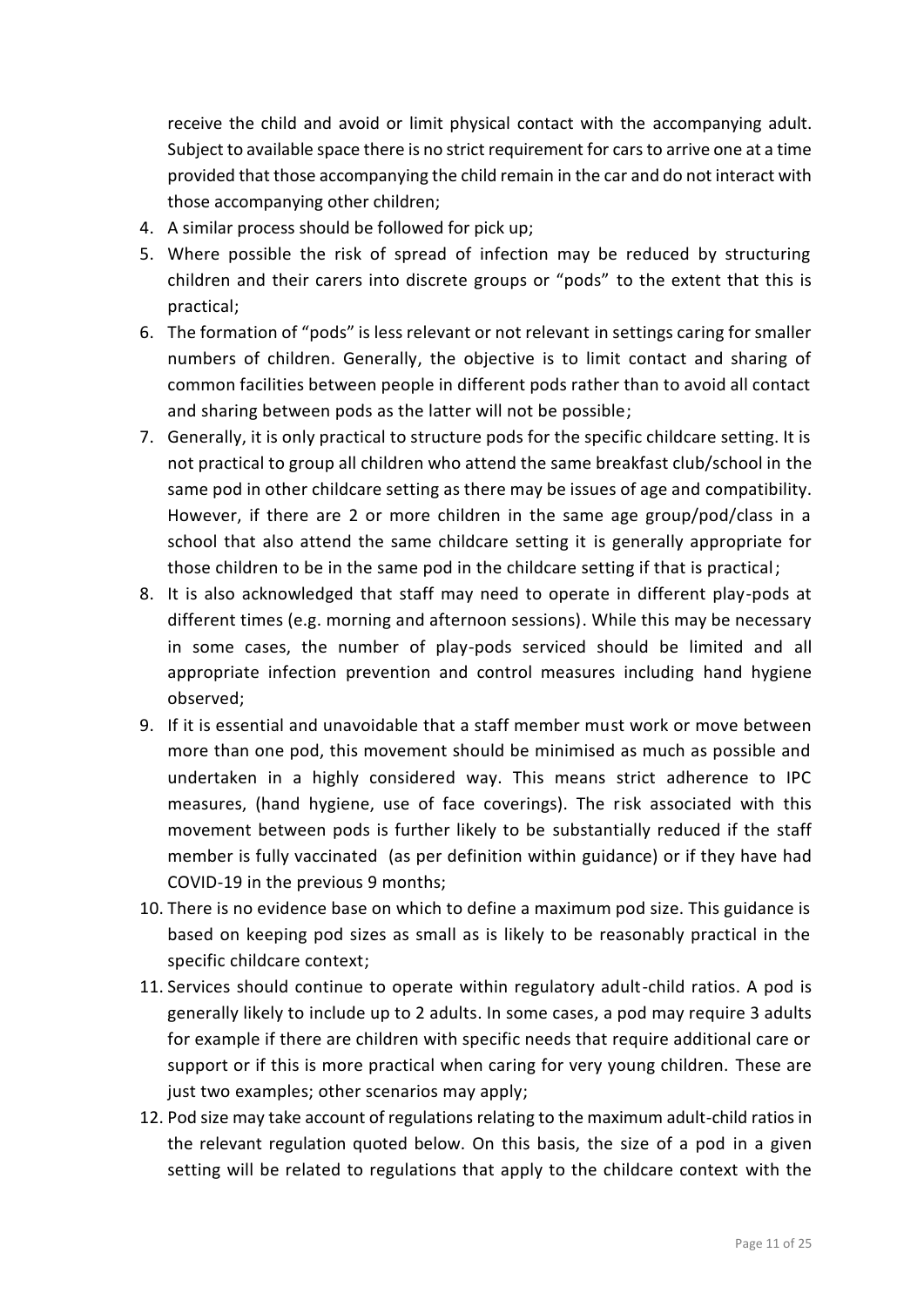principle of keeping pods as small as practical;

- 13. The current maximum adult-child ratios for children in full day care are 1-3 for those aged less than 1 year, 1 to 5 for those aged 1 year, 1-6 for 2-year olds and 1-8 for 3- 6 year olds;
- 14. Bearing in mind that the goal is to keep pod size as small as is practical at all times and the above ratios the following are examples, but not specifications, regarding possible pod structures. A pod size of 8 to 12 (2 to 3 adults and 6 to 9 children) may be practical for children aged less than 1 year, a pod size of 12 to 18 (2 to 3 adults and 10 to 15 children) for children aged 1, a pod size of 14 (2 adults and 12 children) for children aged 2 years and a pod size of 18 (2 adults and 16 children) for children aged 3 to 6;
- 15. For sessional pre-school provision in the 2 years before school entry, the ratio is 1 to 11 and for school age childcare, the ratio is 1 to 12. In this context a practical pod size would be 24 (2 adults and 22 children) or 26 (2 adults and 24 children);
- 16. To the greatest extent possible children and adults should consistently be cared for /deliver care in the same pod although this will not be possible at all times;
- 17. Different pods should not share toys and should have separate breaks and meal times or separate areas at break and meal times;
- 18. Floating/relief staff members who move from pod to pod will be essential but this should be limited as much as possible and they should move between as few pods as possible and between a consistent group of pods. A single staff member who moves between a large number of pods can generate a very large number of Contacts amongst other staff and children if they develop COVID-19. The risk associated with floating/relief staff members is reduced if they are fully vaccinated as per the definition in the guidance or if they have had COVID-19 in the previous 9 months;
- 19. Where practical, children from the same household should be in the same pod;
- 20. A record should be retained of the people (children and carers) in each pod on each day to facilitate Contact Tracing in the event of an episode of infection;
- 21. If childcare can be delivered effectively with a pod structure the pods may be separated from each other by light and/or transparent partitions of sufficient height to limit children interacting with each other. There is no requirement for solid partitions from floor to ceiling.

#### <span id="page-11-0"></span>**6. Physical distancing measures**

- 1. In an Early Learning and Care or School Age Childcare setting, it is not possible to observe physical distancing from a child you are caring for and it is not practical to enforce physical distancing between children who are cared for as a group;
- 2. Sleeping cots should be arranged so that there is physical distance between groups of cots for children from different pods. Physical distance between cots from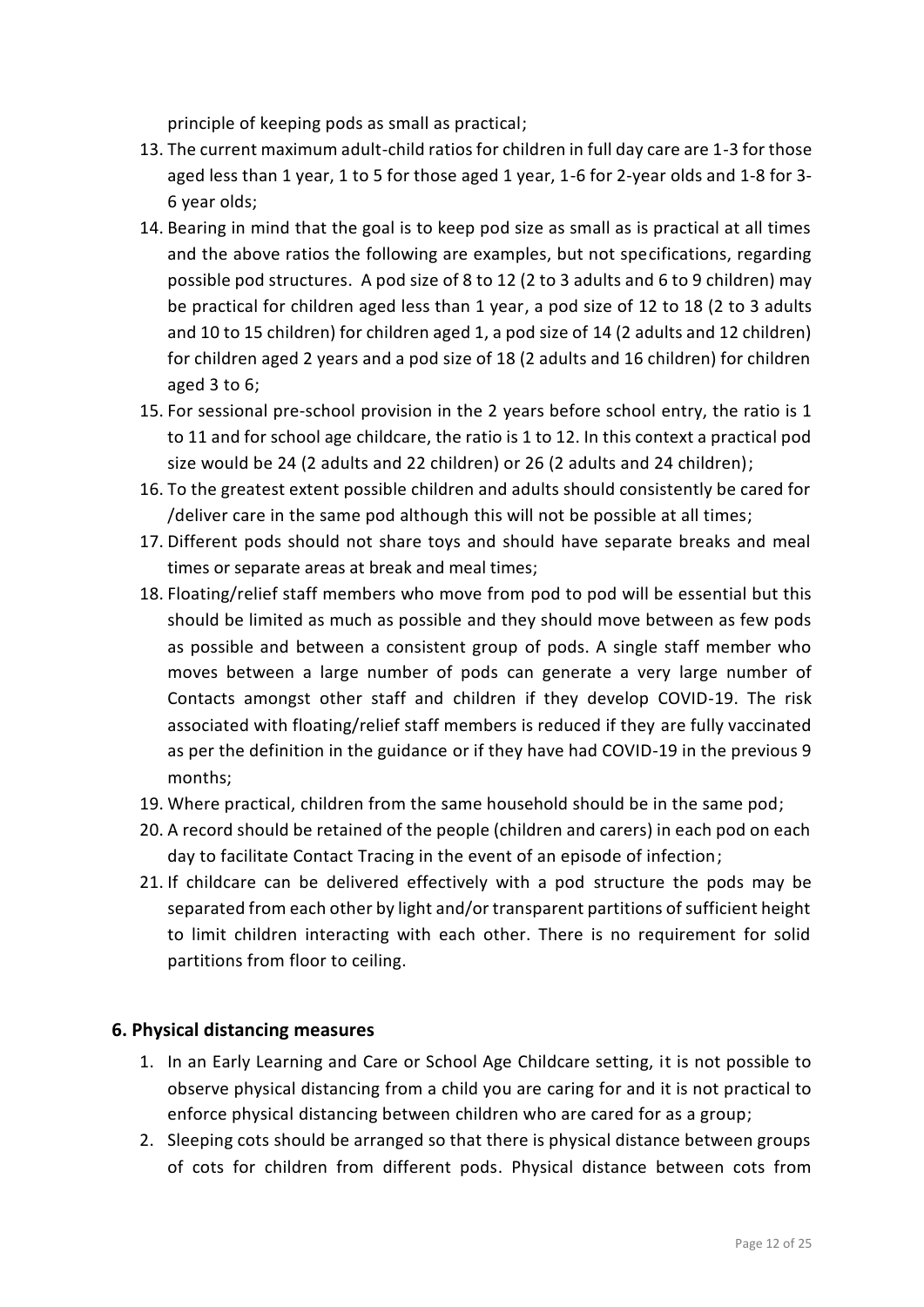children in the same pod is not likely to be important if the children interact with each other when playing;

- 3. A distance of 2 metres is recommended for physical distancing by the National Public Health Emergency Team. In the context of childcare this is relevant to distancing between adults when they are not engaged in childcare activity (for example when on breaks and arriving for work);
- 4. Stagger the use of canteen or other communal facilities to try to avoid crowding and in particular try to manage entry and exiting to avoid close contact in doors and hallways between children and adults from different pods;
- 5. Encourage outdoor activities as much as possible as the risk of spread of infection between people is much lower when they are outdoors;
- 6. In so far as consistent with comfort and security it is appropriate to increase ventilation by opening windows or doors when there is a group of people in a room or other indoor space.

#### <span id="page-12-0"></span>**7. Transport to and from childcare**

- 1. Transport personnel should be encouraged to avail of vaccination.
- 2. Transport personnel should not attend for work if they have symptoms of COVID-19 or have been identified as close Contacts of COVID-19. This continues to apply if fully vaccinated;
- 3. Transport personnel should be empowered to decline to transport a child who has obvious symptoms of infection;
- 4. The National Public Health Emergency Team recommends the use of cloth face coverings by people aged 13 years or older on public transport. This guidance is applicable in vehicles dedicated to transport of children to and from childcare settings where it does not pose a barrier to care. If the transport personnel are protected by a screen a face covering is not required. If no screen is available and a cloth face covering is not practical, a visor can be expected to provide substantial protection from droplets although there is a consensus of expert opinion is that a visor does not provide protection equivalent to a face covering;
- 5. Transport personnel should regularly perform hand hygiene;
- 6. Children should embark and disembark in a controlled way from the bus/car, that is one at a time and should perform hand hygiene on boarding;
- 7. Supplies of hand sanitizer, tissues, gloves or wipes should be supplied on board the transport vehicle for staff and children to use as needed;
- 8. As children using transport are likely to be in different pods within the childcare facility as much distance as is practical should be maintained on the bus/car;
- 9. Where possible, children from the same play-pods should be seated together;
- 10. Contact surfaces within the bus/car should be cleaned with water and detergent at least daily and whenever there is visible contamination;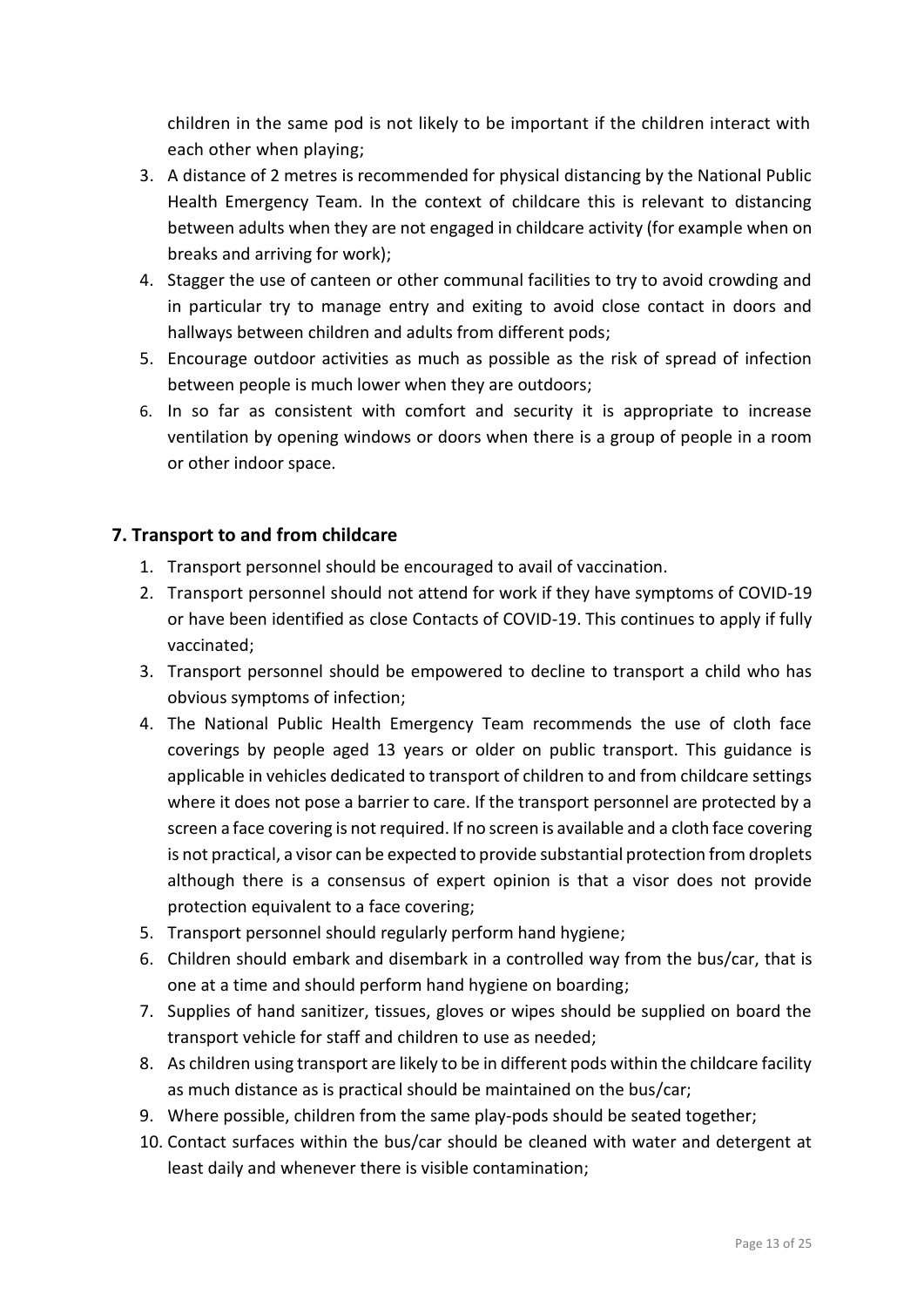11. In so far as consistent with comfort and security it is appropriate to increase ventilation by opening windows.

#### <span id="page-13-0"></span>**8. Hygiene measures and cleaning regimes**

- 1. Where possible teach children how to clean their hands and about respiratory hygiene;
- 2. Supply tissues and hand sanitisers / hand gel outside canteen, playrooms, and toilets and encourage children to use them. Hand sanitiser dispensers should be positioned safely to avoid risk of ingestion by young children;
- 3. Ensure hand-washing facilities, including soap and clean towels/disposable towels, are well maintained;
- 4. Hand sanitised dispensers should be readily available in every room and hand wash sinks should be within easy walking distance;
- 5. Soap should be neutral and non-perfumed to minimise risk of skin damage;
- 6. Be aware of the risk of skin damage related to excessive hand hygiene or intolerance of particular hand hygiene products. Damaged skin is not only harmful to the child or adult but also it is far more difficult to decontaminate damaged skin;
- 7. Staff should use face coverings in early learning and care settings when it is not possible to keep a 2m distance from other adults;
- 8. Staff should wear a face covering when in close proximity to children if doing so does not pose a barrier to early learning and care. It is expected that use of face coverings will generally be practical when attending to school age children;
- 9. Additional information on use of cloth face coverings and masks is available at the following link:
- 10. [https://www2.hse.ie/conditions/covid19/preventing-the-spread/when-to-wear](https://www2.hse.ie/conditions/covid19/preventing-the-spread/when-to-wear-face-covering/)[face-covering/](https://www2.hse.ie/conditions/covid19/preventing-the-spread/when-to-wear-face-covering/)
- 11. In some cases, childcare workers who wish to use a face covering but who find that a cloth face covering is an impediment to childcare may consider use of a visor. If a visor is used it should extend from above the eyes to below the chin and from ear to ear. A visor does not provide protection equivalent to a face covering;
- 12. Provide bins for disposal of tissues and make sure they do not overflow;
- 13. Increase the frequency and extent of cleaning regimes and ensure that they include:
	- a. Clean regularly touched objects and surfaces using a household cleaning product (detergent);
	- b. Pay particular attention to high-contact areas such as door handles, grab rails/ hand rails in corridors/stairwells, plastic-coated or laminated worktops:
		- i. desks, access touchpads, telephones/keyboards in offices, and toilets/taps/sanitary fittings.
	- c. Wear rubber gloves when cleaning surfaces, wash the gloves while still wearing them, then wash your hands after you take them off;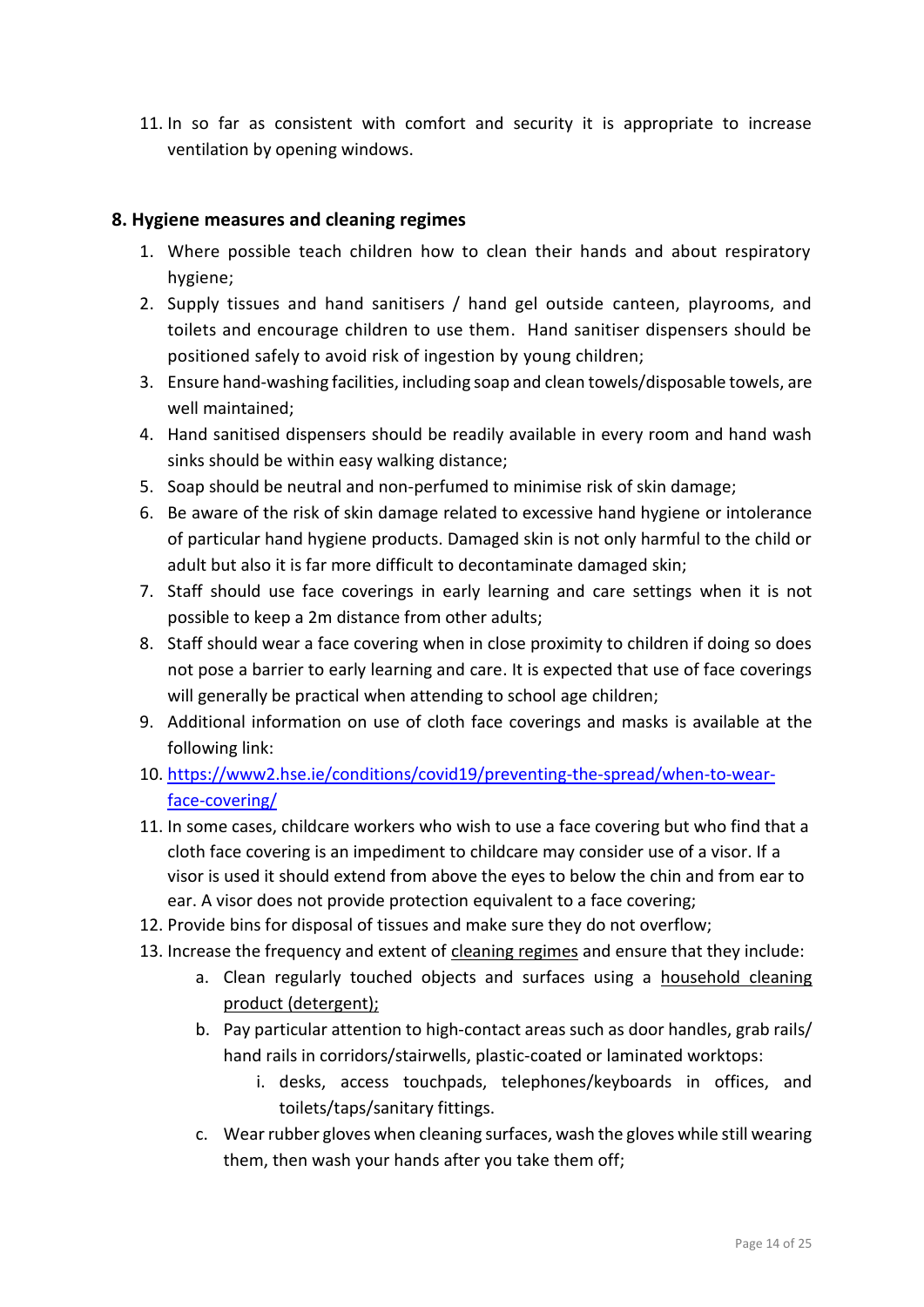d. Use of newer technologies e.g. fogger machines, air purifiers, etc. marketed for disinfection of surfaces or decontamination of air are not recommended. They have not been shown to make children less likely to get sick than good cleaning and the application of standard disinfectants in situations where this is specifically required. Some novel approaches to disinfection may require specific precautions in their application to avoid risk of toxicity.

#### <span id="page-14-0"></span>**9. Selection and management of toys from an infection prevention viewpoint**

In line with existing national guidance it is recommended to:

- 1. Choose toys that are easy to clean and disinfect (when necessary) and dry;
- 2. In the context of the pandemic, the use of certain types of toys (e.g. soft toys, stuffed toys, play dough) needs to be considered carefully. If their use is considered important for the children avoid sharing of items between children in so far as is practical;
- 3. Play dough should be replaced daily and soft toys should be washed regularly;
- 4. Although it is not clear that kinetic sand poses a specific risk, a container should be allocated to one pod or to a limited number of pods and containers cleaned regularly. There is no requirement to change kinetic sand at specific intervals;
- 5. If soft toys /comfort blankets are essential for some children they should be personal to the child, they should not be shared and they must be machine washable;
- 6. Jigsaws, puzzles and toys that children are inclined to put in their mouths must be capable of being washed and disinfected;
- 7. Discourage children from putting shared toys into their mouths;
- 8. Store clean toys/equipment in a clean container or clean cupboard;
- 9. Always follow the manufacturer's cleaning instructions;
- 10. Always wash your hands after handling contaminated toys and equipment;
- 11. If groups or children are cared for in pods or if there are morning and afternoon groups in the same room avoid sharing of toys between groups to the greatest extent possible for example by having separate boxes of toys for each group;
- 12. If separate toy boxes are not possible toys must be cleaned between use by different pods;
- 13. Outdoor sand pits that are managed in keeping with current national guidance are unlikely to post a significant added risk for spread of COVID-19 if used by one pod of children at a time. There is no requirement to allow a specific interval between use of a sand pit by one pod and by a subsequent pod.

Further guidance is available at <https://www.hpsc.ie/a-z/lifestages/childcare/>.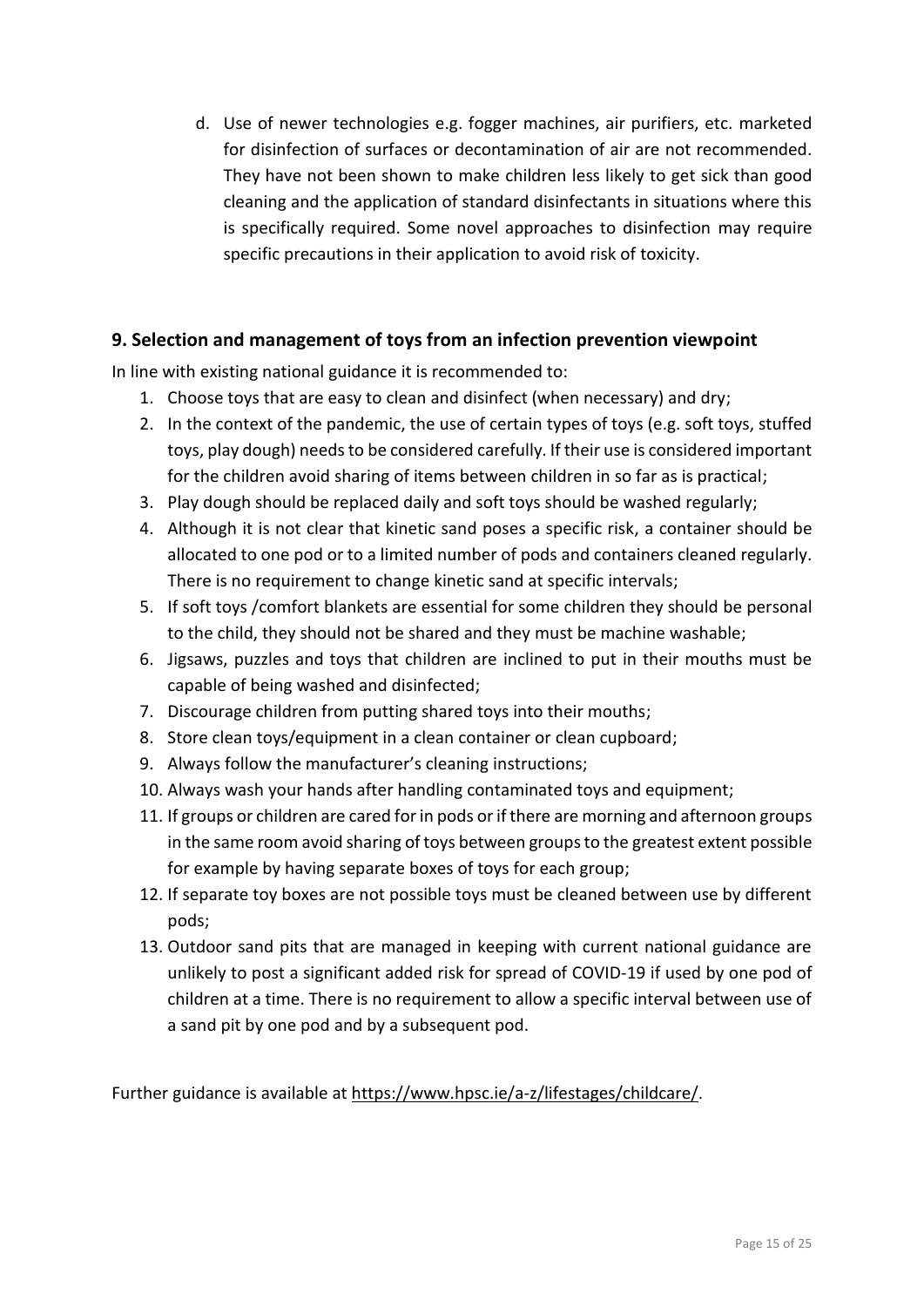#### <span id="page-15-0"></span>**10. Cleaning of Toys**

- 1. All toys (including those not currently in use) should be cleaned on a regular basis, i.e. weekly. This will remove dust and dirt that can harbour infectious microorganisms;
- 2. Toys that are used by very young children should be washed daily;
- 3. Toys that children put in their mouths should be washed after use or before use by another child;
- 4. All toys that are visibly dirty or contaminated with blood or body fluids must be taken out of use immediately for cleaning or disposal. Toys waiting to be cleaned must be stored separately.

#### **Cleaning Procedure**

- 1. Wash the toy in warm soapy water, using a brush to get into crevices;
- 2. Rinse the toy in clean water;
- 3. Thoroughly dry the toy;
- 4. Hard plastic toys may be suitable for cleaning in the dishwasher;
- 5. Toys that cannot be immersed in water i.e. electronic or wind up should be wiped with a clean damp cloth and dried.

#### **Disinfection procedure**

In some situations toys/equipment may need to be disinfected following cleaning. For example:

- 1. Toys/equipment that children will place in their mouths;
- 2. Toys/equipment that have been soiled with blood or body fluids.

#### **During an outbreak of infection**

If disinfection is required:

- 1. Use a chlorine based disinfectant at a concentration of 1,000ppm available chlorine (See **<https://www.hpsc.ie/a-z/lifestages/childcare>** Appendix F on Chlorine Based Disinfectants);
- 2. Rinse and dry the item thoroughly;
- 3. **Note:** Always follow the manufacturer's cleaning/disinfecting instructions and use recommended products to ensure effective usage and to ensure equipment is not damaged.

#### <span id="page-15-1"></span>**11. Plan**

1. Have a plan for dealing with children and staff who become ill with symptoms of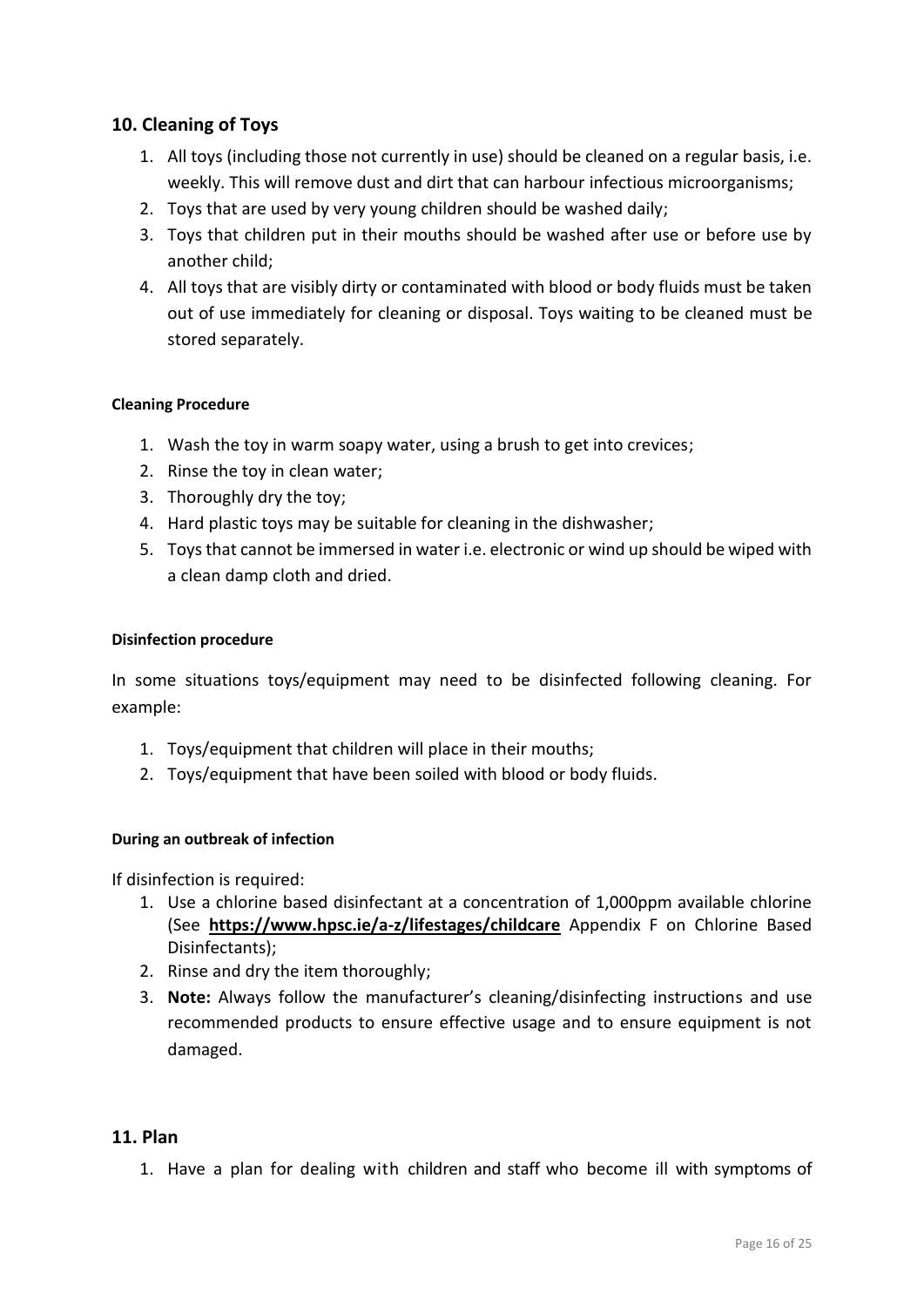COVID-19. Make sure they know who to contact and where to go right away to selfisolate while they telephone their doctor or the occupational health service for medical advice;

- 2. Have a plan for how the setting will manage core services (for example accommodation, food, meals, laundry, cleaning, showers, toilets) in the event some of the staff become ill with COVID-19 or need to restrict their movements due to being a close contact of a case;
- 3. Ensure that childcare workers are aware of the plan to manage a child who may develop symptoms of COVID-19 and that, at all times, there is at least one person who is prepared to undertake the care or such a child if the need arises;
- 4. Have a supply of surgical masks in a readily accessible place for use if someone develops symptoms of COVID-19. Staff members caring for a sick child who is thought to have COVID-19 should wear a surgical mask and increase ventilation in the room as much as is practical consistent with comfort and security. Care of a child with symptoms of infection should be provided by a staff members who is fully vaccinated if at all possible.

#### <span id="page-16-0"></span>**12. Children with additional support or care needs**

- 1. Physical distancing is not a requirement for children in early learning and care and school age childcare settings and may not be practical or reasonable to implement where children have personal care or assistance needs;
- 2. The focus should therefore be on emphasising that parents/guardians should have a heightened awareness of signs, symptoms or changes in baseline which might suggest illness/COVID-19 infection and where symptoms are present, children should not attend for childcare;
- 3. Children who are unable to wash their hands by themselves should be assisted to clean their hands using either soap and water or a hand sanitiser (if their hands are visibly clean) as outlined previously;
- 4. If healthcare is provided to children in a childcare setting the childcare worker, nurse or healthcare assistant should follow the standard infection prevention and control practice for healthcare delivery, as advised by the child's parent and the health professional;
- 5. Some children may have care needs (physical, emotional or sensory) which require the use of aids and appliance and/ or medical equipment for example toileting aids, moving and handling equipment, respiratory equipment. Where cleaning of aids and appliances is carried out in the childcare setting it is recommended that a cleaning schedule is provided, detailing when and how the equipment is cleaned and the cleaning products to be used in accordance with the manufacturers' instructions;
- 6. The following points can guide the development of such cleaning schedules:
	- a. Equipment used to deliver care should be visibly clean;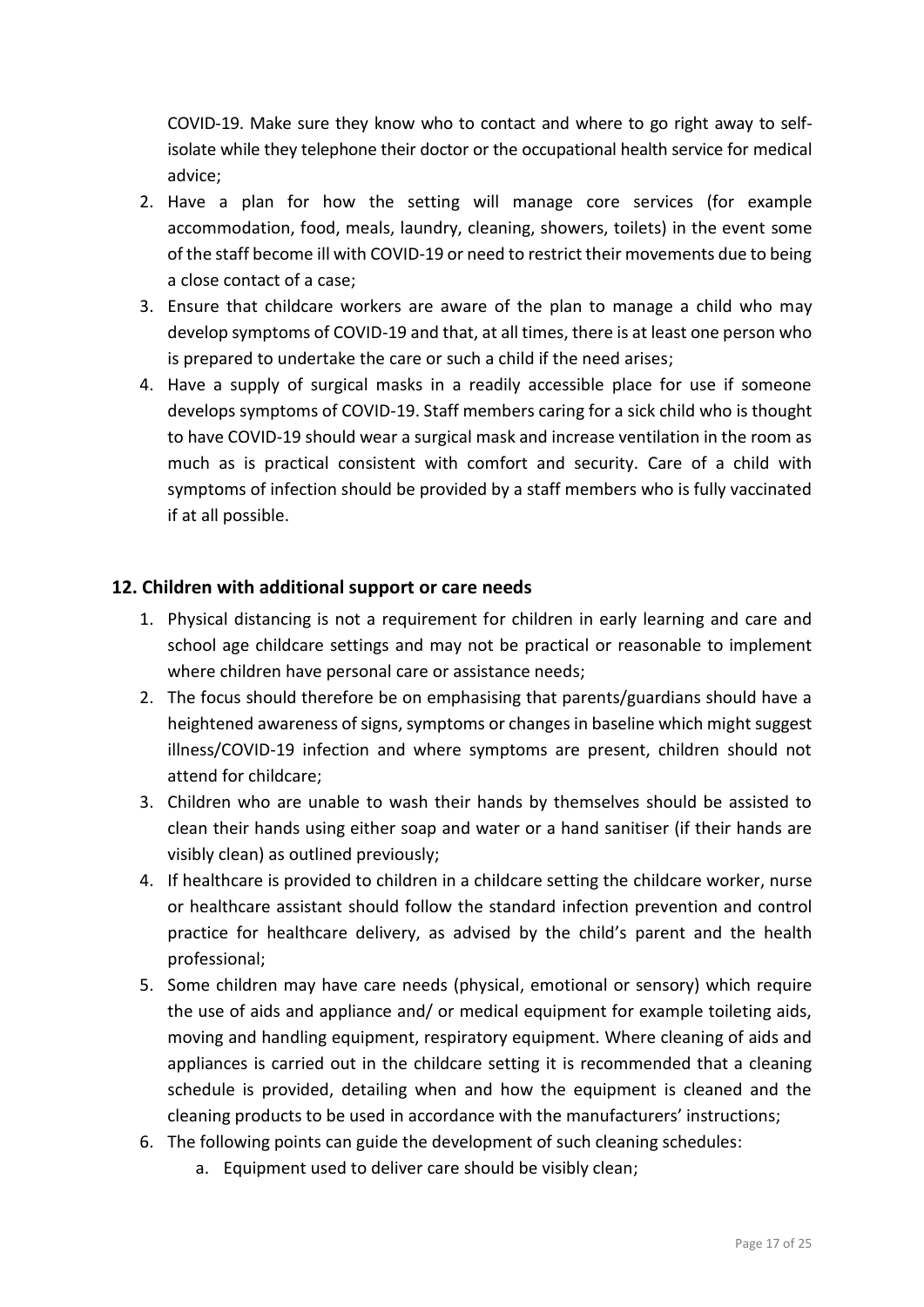- b. Care equipment should be cleaned in accordance with the manufacturer's instructions. Cleaning is generally achieved using a general-purpose detergent and warm water;
- c. Equipment that is used for different children must be cleaned and, if required, disinfected immediately after use and before use by another child e.g. toileting aids.
- 7. If equipment is soiled with body fluids:
	- a. First, clean thoroughly with detergent and water;
	- b. Then disinfect by wiping with a freshly prepared solution of disinfectant;
	- c. Rinse with water and dry.

#### <span id="page-17-0"></span>**13. Parent and Toddler Groups**

- 1. Parent and toddler groups can provide important support for parents and children but pose a risk of infection if they result in congregation of large groups of parents and children in particular if there is extensive and unstructured interaction between adults and children;
- 2. All meeting of groups of people should take account of Government policy on meetings of groups of people at the Framework Level in place at the time;
- 3. The risk of infection is reduced if parents and older siblings are fully vaccinated
- 4. The risk of infection is reduced if parent and toddler group can meet /spend as much time outdoors as possible;
- 5. Groups should keep as small as possible and membership of a group should be stable and consistent from meeting to meeting to the greatest degree practical;
- 6. A system for pods within a group can help limit the spread of infection if infection is introduced;
- 7. The group should have a process for declaration of wellness from parents and children on arrival;
- 8. The group should have a process for recording attendance each day to support contact tracing in the event that a member of the group is diagnosed with infection;
- 9. The group should promote hand hygiene, cough etiquette, and cleaning as above for other childcare settings;
- 10. Parents should observe guidance on distancing and use of cloth face coverings.
- 11. If meeting indoors increase ventilation in the room as much as is practical consistent with comfort and security
- 12. Groups should identify someone as responsible for ensuring the cleaning, hygiene and promotion of the IPC measures which should be adhered to, at each session.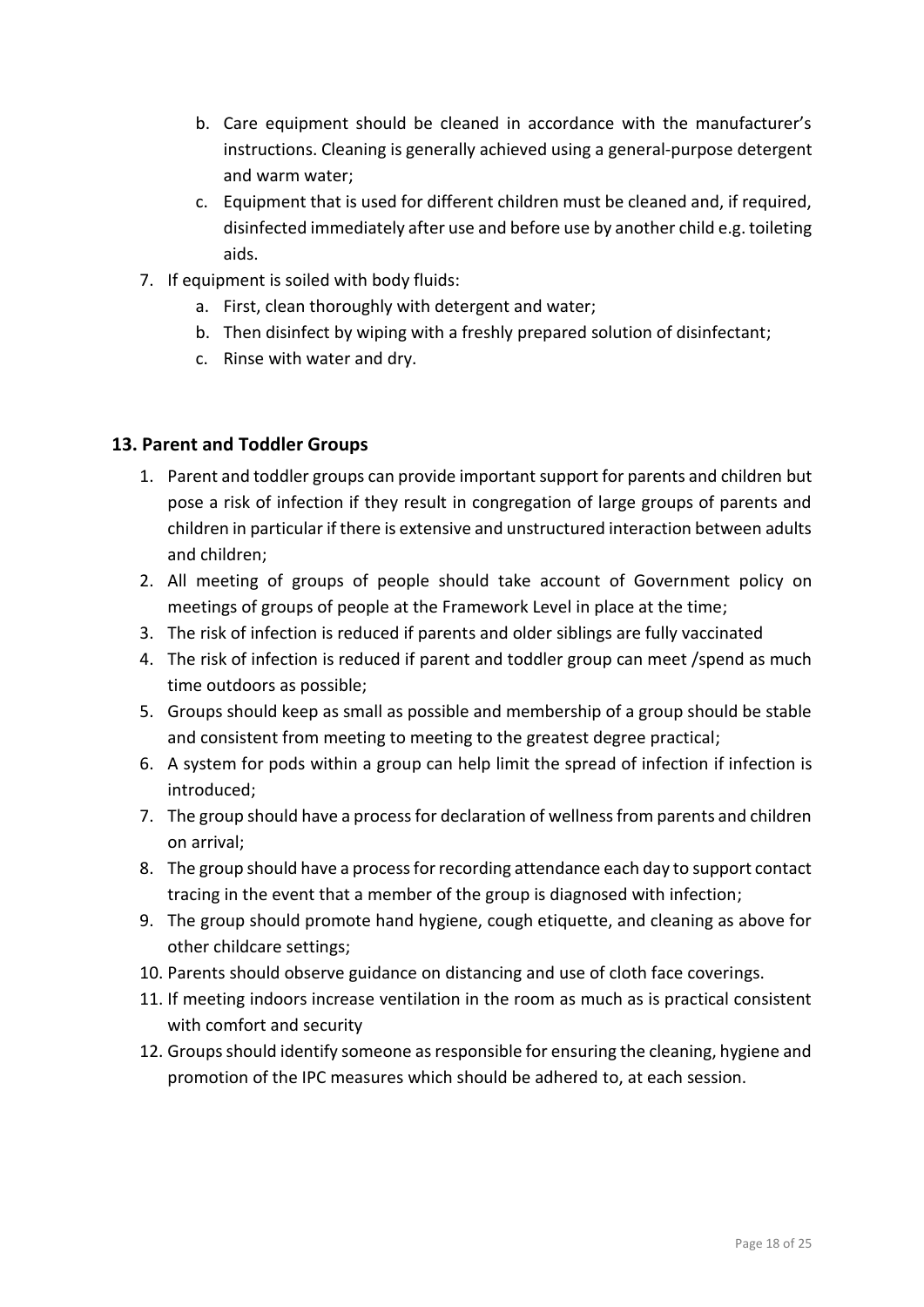#### <span id="page-18-0"></span>**If a child or staff member is in the childcare facility at the time that they feel unwell and develop symptoms of infection**

- 1. If a child develops any symptoms of acute respiratory infection including cough, fever, or shortness of breath while in the care facility, a staff member will need to take them to the place that is planned for isolation. This should be a room if possible but if that is not possible it should be place 2m away from others in the room. The place chosen should if possible be one that can be ventilated by opening a window or door;
- 2. Note that a temperature of  $38^{\circ}$ C should not be discounted on the basis that a child is teething. For information on teething see the link below: <https://www2.hse.ie/wellbeing/child-health/baby-teething-and-gums.html>
- 3. Call their parent or guardian and ask them to collect their child as soon as possible:
	- a. Physical separation and reasonable ventilation is enough to reduce risk of spread to others to a very large degree even if they are in the same room;
	- b. A staff member caring for a child waiting for pick-up will need to be prepared to have contact with the child as necessary. If there are staff members who are fully vaccinated the risk of infection is lower if they undertake this role;
	- c. The childcare worker should wear a surgical mask. Staff members may prefer to wear gloves in this situation although they are not strictly necessary as the virus does not pass through skin. Whether gloves are worn or not it is essential to avoid touching your own nose, mouth or eyes while caring for a symptomatic child and to perform hand hygiene. If gloves are used, you must perform hand hygiene immediately after removal and safe disposal of gloves;
	- d. Where possible and consistent with comfort and security the staff member should increase ventilation in the area;
	- e. If a member of staff has helped someone with symptoms, they do not need to go home unless they develop symptoms themselves or unless they are subsequently advised to do so by public health.
- 4. If a staff member develops symptoms of acute respiratory infection including cough, fever or shortness of breath while in the care facility ask them to go home without delay and contact their GP by telephone:
	- a. They should remain 2 m away from others if possible;
	- b. They should avoid touching people, surfaces and objects and be advised to cover their mouth and nose with a disposable tissue when they cough or sneeze and put the tissue in the bin. If you don't have any tissues available, they should cough and sneeze into the crook of their elbow;
	- c. If they can tolerate doing so, they should wear a surgical mask;
	- d. If they must wait, then they should do so in an office or other area away from others and increase ventilation where possible;
	- e. If they need to use toilet facilities they should wipe contact surfaces clean and clean their hands after attending the toilet.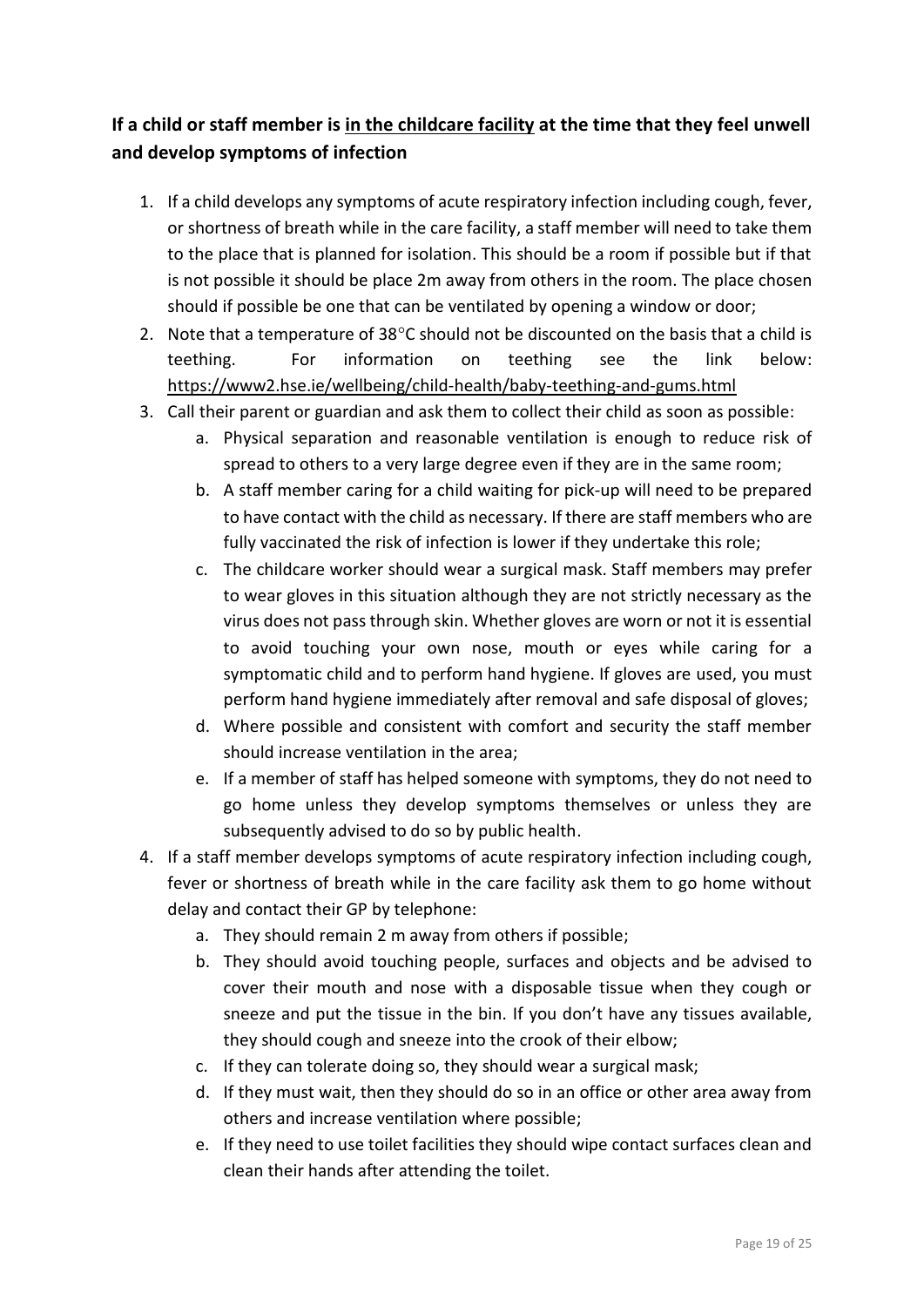- 5. In an emergency, call the ambulance, and explain that the child or staff member is unwell with symptoms of COVID-19;
- 6. The room will need to be cleaned and contact surfaces disinfected once they leave;
- 7. If they need to go to the bathroom whilst waiting for medical assistance, they should use a separate bathroom if available and it needs to be cleaned and contact surfaces disinfected before use by others;
- 8. There is no requirement to send everyone else in the pod or the staff working the pod home or to disseminate information to all parents at that point. The childcare service should continue to provide care for other children unless there is specific grounds for concern regarding an outbreak for example an unusual number of children or childcare workers with similar symptoms at the same time. If there is a specific concern regarding an outbreak the service should contact the Department of Public Health;
- 9. When a child who has needed to stay away from child care for a period is ready to return to childcare the parent/guardian should be asked to provide a brief written declaration that the they are satisfied that the child has recovered, that they have followed any medical advice given regarding staying away from childcare and that they have no reason to believe that the child now represents a particular infection risk to other children or to staff. Childcare workers should use their judgement also in considering if the child is well enough to return to childcare. It is not appropriate to require certification from a medical practitioner.

Note. If a child requires first aid in a childcare setting please see guidance from PHECC at the link below.

[https://www.phecit.ie/PHECC/Publications\\_and\\_Resources/Newsletters/Newsletter\\_Items/](https://www.phecit.ie/PHECC/Publications_and_Resources/Newsletters/Newsletter_Items/2020/PHECC_COVID_19_Advisory_v1.aspx) [2020/PHECC\\_COVID\\_19\\_Advisory\\_v1.aspx](https://www.phecit.ie/PHECC/Publications_and_Resources/Newsletters/Newsletter_Items/2020/PHECC_COVID_19_Advisory_v1.aspx)

#### <span id="page-19-0"></span>**What to do if there is a confirmed case of COVID-19 in your childcare setting**

- 1. All individuals with symptoms of COVID-19 should contact their GP for further advice;
- 2. If the doctor arranges testing and the test comes back as positive for SARS-CoV2 (COVID-19) they (or their parent) will be contacted by Public Health to identify anyone who has been in close contact with them during the period when they were likely to have been infectious;
- 3. The childcare setting will then be contacted by local Public Health staff of the HSE to discuss the case, identify people who have been in close contact with them and advise on any actions or precautions that should be taken;
- 4. An assessment of each childcare setting where this may occur will be undertaken by HSE public health staff;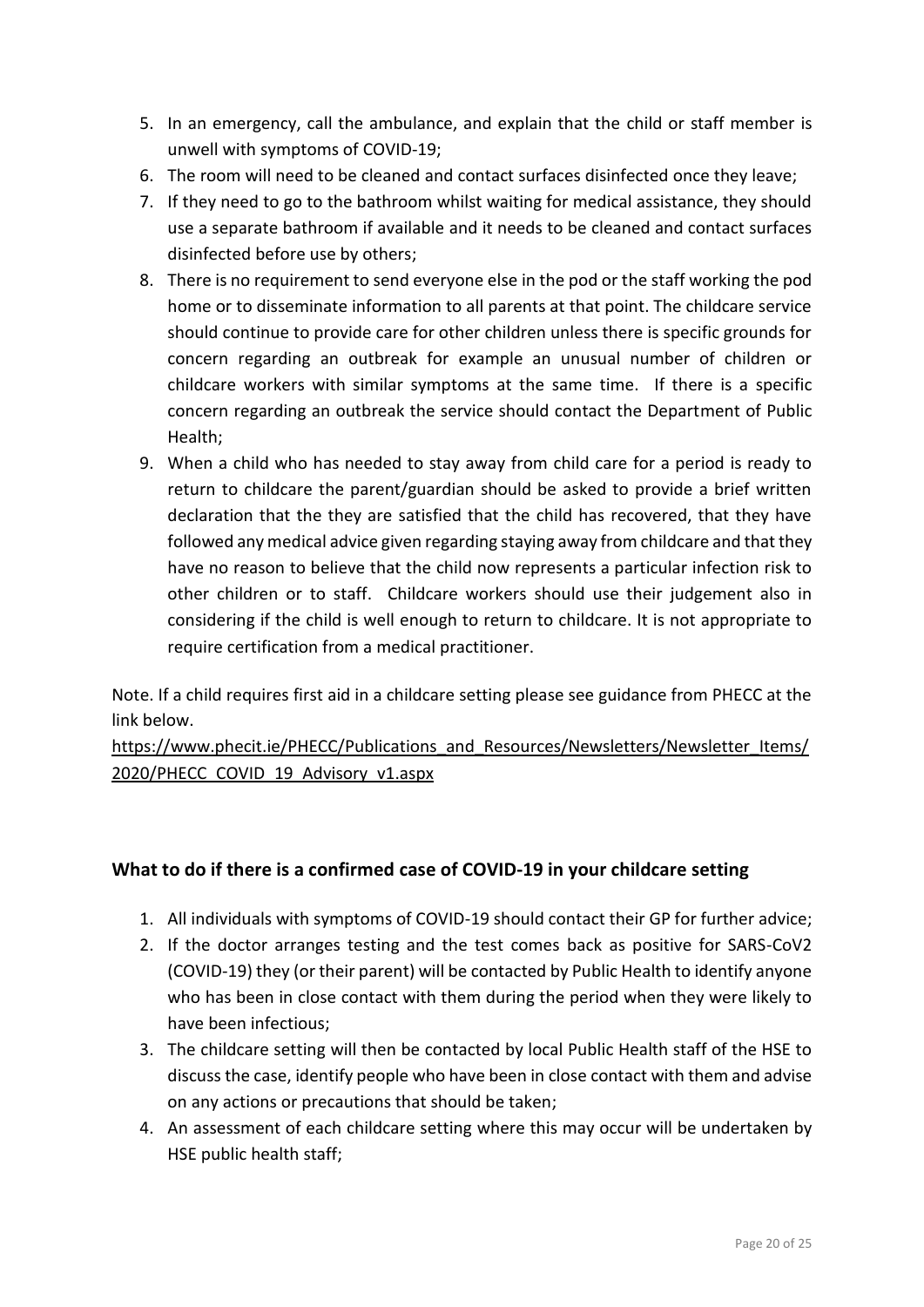- 5. Advice on the management of children and staff who came into close contact with the case will be based on this assessment;
- 6. The HSE Public Health staff will also be in contact individually with anyone who has been in close contact with the case to provide them with appropriate advice regarding testing and restriction of their movement to reduce the spread of infection;
- 7. Advice on cleaning of communal areas such as classrooms, changing rooms and toilets is outlined later in this document;
- 8. Confirmed COVID-19 cases should continue to [self-isolate](https://www2.hse.ie/conditions/coronavirus/managing-coronavirus-at-home/self-isolation.html) at home. Confirmed cases can generally stop isolating once it has been 10 days since symptoms first developed, of which the last 5 days have been fever free;
- 9. Close contacts of a confirmed case should go home and [restrict their movements](https://www2.hse.ie/conditions/coronavirus/managing-coronavirus-at-home/if-you-live-with-someone-who-has-coronavirus.html#restrict) if they are not fully vaccinated. If they are fully vaccinated or have had COVID-19 in the previous 9 months do not need to go off work or restrict their movements unless specifically advised to do so. .

#### <span id="page-20-0"></span>**Advice on cleaning**

Liquid particles (droplets and smaller particles) carrying the virus that causes COVID-19 can fall from the air on to surfaces such as tabletops, toys, and other things that we touch. If people contaminate their hands while sneezing or coughing they may contaminate surfaces by touching them. A person may become infected when they touch a contaminated object or surface and they then touch their own mouth, nose or eyes. For example someone may touch a contaminated door handle and then rub their eyes or put something in their mouth. The virus cannot grow on surfaces but it can survive if they are not cleaned. The virus gradually dies off over time and under most circumstances, the amount of infectious virus on any contaminated surfaces is likely to have decreased significantly by 72 hours. Regular cleaning of frequently –touched hard surfaces and of hands will therefore help to reduce the risk of infection.

Once a person with suspected COVID-19 is identified in a childcare setting all surfaces that the person has been in contact with should be cleaned and disinfected.

- 1. Cleaning is best achieved using a general-purpose detergent and warm water, clean cloths, mops and the mechanical action of wiping/scrubbing. The area should then be rinsed and dried;
- 2. The routine use of disinfectants is generally not appropriate but is recommended in specific circumstances where there is a higher risk of cross-infection for example someone has become ill with an infection such as COVID-19 whilst in the childcare facility or if there has been a spillage of blood, faeces or vomit. See Table 1;
- 3. Disinfectants are potentially hazardous and must be used with caution and according to the manufacturer's instructions. Surfaces and items must generally be cleaned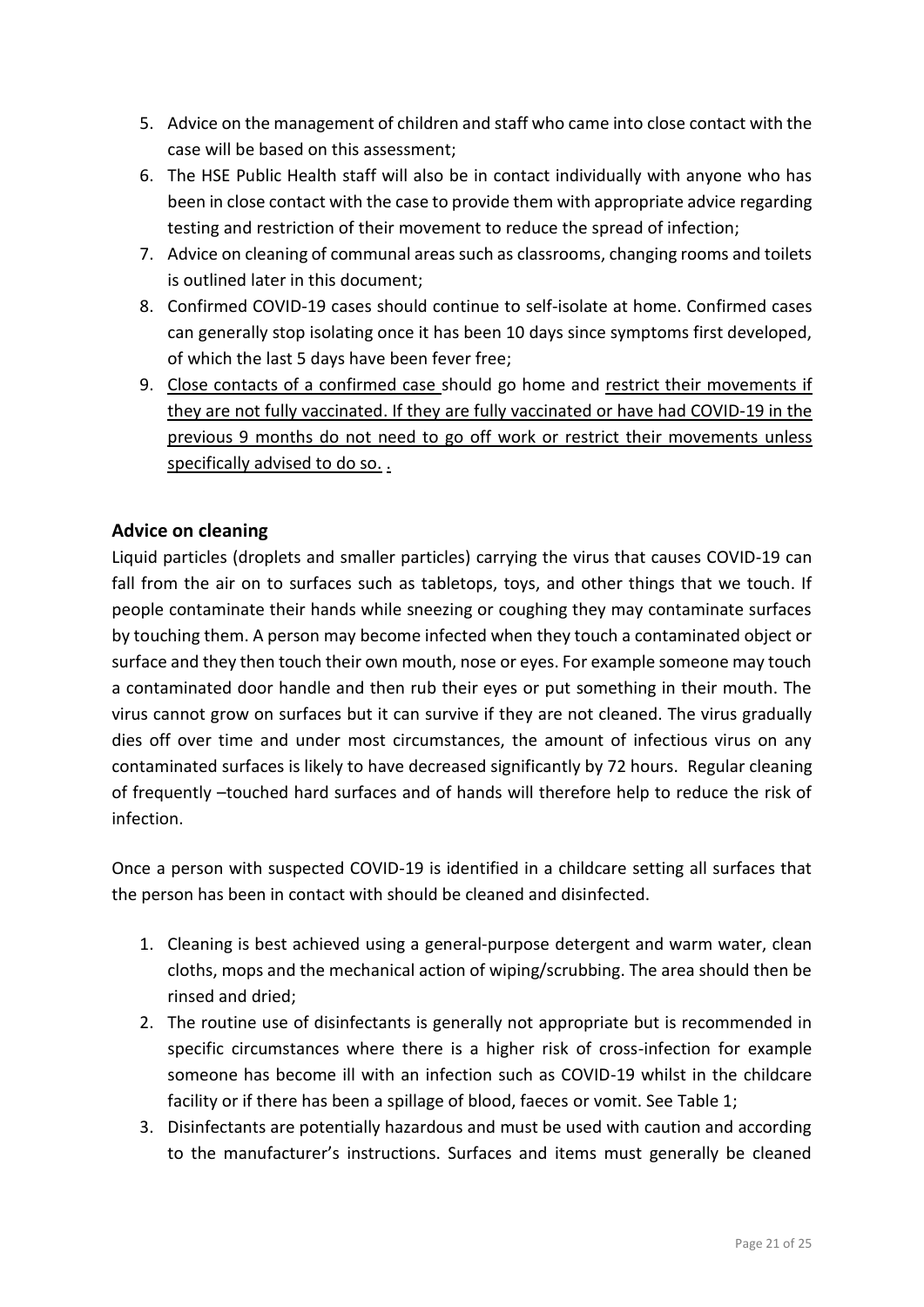before a disinfectant is applied as most disinfectants are inactivated by dirt however there are products that facilitate a combined cleaning and disinfection (2 in 1) process.

|                  | Routine                    | <b>Post COVID case</b>                            |
|------------------|----------------------------|---------------------------------------------------|
| <b>Surfaces</b>  | Neutral detergent          | Detergent AND 0.05% sodium hypochlorite OR        |
|                  |                            | Virucidal disinfectant                            |
| <b>Toilets</b>   | Neutral detergent AND      | Detergent and 0.1% sodium hypochlorite OR         |
|                  | (optional) 0.1% Sodium     | other Virucidal disinfectant                      |
|                  | Hypochlorite OR other      |                                                   |
|                  | virucidal disinfectant     |                                                   |
| <b>Cleaning</b>  | -disposable<br>Non the sea | Non-disposable cleaned and disinfected with       |
| equipment        | cleaned at the end of      | 0.1% sodium hypochlorite OR other virucidal       |
|                  | cleaning session           | disinfectant                                      |
| Personal         | Uniform<br>AND             | Uniform AND plastic apron (if available) AND      |
| protective       | household gloves           | household gloves                                  |
| equipment<br>for |                            |                                                   |
| cleaning staff   |                            |                                                   |
| <b>Waste</b>     | Domestic waste stream      | Place in plastic bag and tie, then place in a     |
| management       |                            | second plastic bag and store securely for 72      |
|                  |                            | hours before putting it out for collection in the |
|                  |                            | normal domestic waste stream                      |

|  |  | Table1. Cleaning options for childcare settings |
|--|--|-------------------------------------------------|
|--|--|-------------------------------------------------|

Adapted from Table 1. ECDC Technical Report. Disinfection of environments in healthcare and non-healthcare settings potentially contaminated with SARS-CoV-2. March 2020.

- 1. The manufacturer's instructions for mixing, using and storing solutions must always be followed;
- 2. Using excessive amounts of cleaning agents or disinfectant will not clean better or result in better disinfection but it may damage work surfaces, make floors slippery and give off unpleasant odours;
- 3. Water should be changed when it looks dirty, after cleaning bathrooms and after cleaning the kitchen;
- 4. Always clean the least dirty items and surfaces first (for example countertops before floors, sinks before toilets);
- 5. Always clean high surfaces first, and then low surfaces;
- 6. Separate colour coded cleaning cloths and cleaning equipment should be used for kitchen areas, classrooms and toilets;
- 7. Cleaning cloths can either be disposable or reusable. Disposable cloths should be disposed of each day;
- 8. Ideally, reusable cloths should be laundered daily on a hot wash cycle (at least 60°C) in a washing machine and then tumble dried;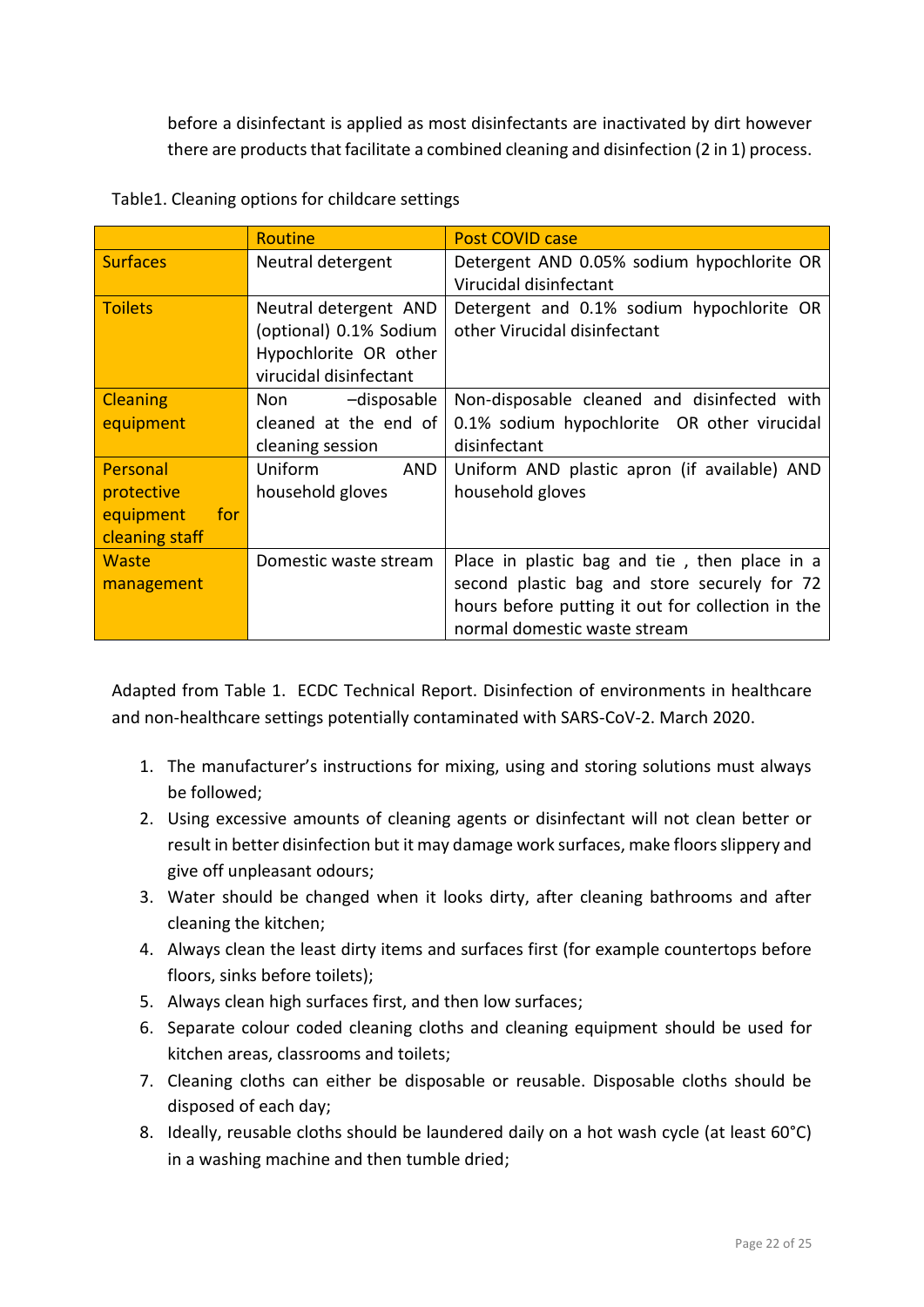- 9. Ideally, mop heads should be removed and washed in the washing machine at 60°C at the end of each day or in accordance with the manufacturer's instructions;
- 10. If a setting does not have a washing machine, after use the cloths and mops should be cleaned thoroughly with warm water and detergent, then disinfected using a low concentration of household bleach rinsed and air dried;
- 11. Mop heads/buckets should not be cleaned in a sink that is used for food preparation;
- 12. Mop heads should not be left soaking in dirty water;
- 13. Buckets should be emptied after use, washed with detergent and warm water and stored dry;
- 14. If equipment is stored wet, it allows some infectious microorganisms to grow increasing the risk of cross infection. Viruses such as the SARS-CoV-2 virus cannot grow in this setting;
- 15. Waste bins should be emptied on a daily basis.

#### **Tips for cleaning/disinfecting rooms where a child or staff member with suspected or confirmed COVID-19 was present (see Table 1 above)**

- 1. Once the room is vacated, the room should not be reused until the room has been thoroughly cleaned and disinfected and all surfaces are dry;
- 2. The person assigned to clean the area should avoid touching their face while they are cleaning and should wear household or disposable single use non-sterile nitrile gloves and a disposable plastic apron (if one is available);
- 3. Where possible open a window or door to provide ventilation while cleaning;
- 4. Clean the environment and the furniture using disposable cleaning cloths and a household detergent followed by disinfection with a chlorine based product such as sodium hypochlorite (often referred to as household bleach). Chlorine based products are available in different formats including wipes. Alternatively use a 2 in 1 process of cleaning and disinfection with a single product for example certain wipes;
- 5. If you are not familiar with chlorine based disinfectants then please refer to the HPSC Management of Infectious Diseases in Schools available at <https://www.hpsc.ie/az/lifestages/schoolhealth/>
- 6. Pay special attention to frequently touched flat surfaces, the backs of chairs, couches, door handles and any surfaces or items that are visibly soiled with body fluids;
- 7. Once the room has been cleaned and disinfected and all surfaces are dry, the room can be put back into use;
- 8. Carpets (if present) do not require special cleaning unless there has been a spillage however for ease of cleaning, it is preferable to avoid carpets in areas of a childcare facility where children are cared for.

#### <span id="page-22-0"></span>**Cleaning of communal areas if a person is diagnosed with COVID-19**

If the child or adult diagnosed with COVID-19 spent time in a communal area like a play area or sleeping area or if they used the toilet or bathroom facilities, then these areas should be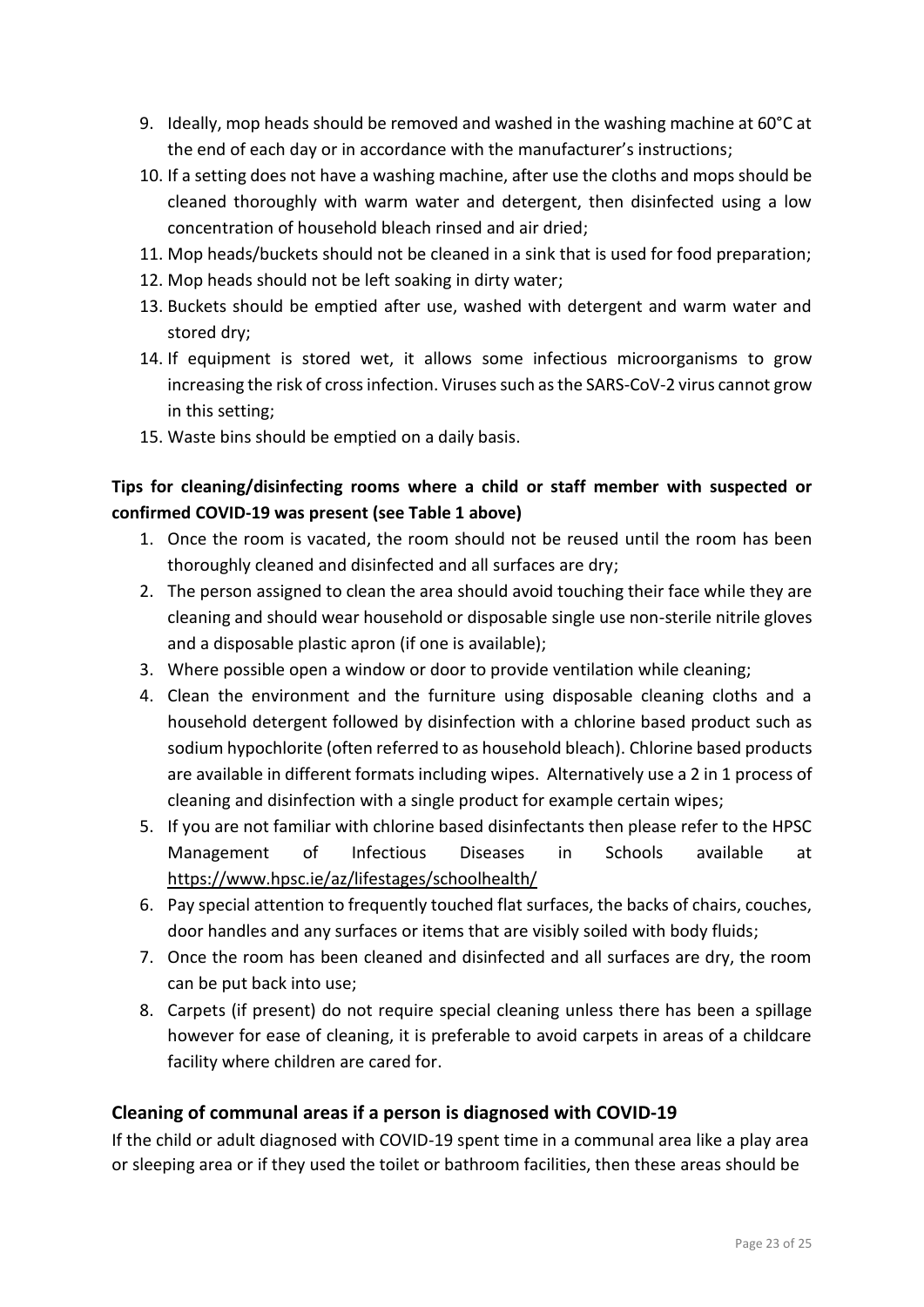cleaned with household detergent followed by a disinfectant (as outlined above) as soon as is practicably possible.

1. Pay special attention to frequently touched sites including door handles, backs of chairs, taps of washbasins, toilet handles. Once cleaning and disinfection have been completed and all surfaces are completely dry, the area can be put back into use.

#### <span id="page-23-0"></span>**Laundry if a person is diagnosed with COVID-19**

- 1. Laundry for example from cots should be washed at the highest temperature that the material can stand;
- 2. Items can be tumble dried and ironed using a hot setting/ steam iron if required;
- 3. Household/rubber gloves can be worn when handling dirty laundry and items should be held away from your clothing. The gloves can be washed prior to removal and dried for reuse. Hands should be washed thoroughly with soap and water after removing the gloves;
- 4. If gloves are not available, hands should be washed thoroughly after handling laundry.

#### <span id="page-23-1"></span>**Managing rubbish if a person is diagnosed with COVID-19**

- 1. All personal waste including used tissues and all cleaning waste should be placed in a plastic rubbish bag;
- 2. The bag should be tied when it is almost full and then place it into a second bin bag and tied;
- 3. Once the bag has been tied securely it should be left somewhere safe. The bags should be left for three days before collection by the waste company.

#### <span id="page-23-2"></span>**Key Good Practice Points for Staff Members**

- 1. Get vaccinated.
- 2. Keep the number of your social contacts small and keep your distance from people from outside your household both at work (when possible) and elsewhere.
- 3. Do not attend for work if you have symptoms of Covid 19. This continues to apply even if fully vaccinated.
- 4. If you are considering travel outside of Ireland follow Government advice and note in particular advice to restrict movement on return.
- 5. Avoid touching your eyes, nose and mouth, respiratory viruses need access to these body sites in order to cause infection.
- 6. Clean your hands regularly using an alcohol-based hand rub (if hands are not visibly soiled) or by washing with soap and water.
- 7. Observe respiratory hygiene and cough etiquette for example when coughing and sneezing, cover your mouth and nose with a tissue. Discard the tissue immediately into a closed bin and clean your hands with alcohol-based hand rub or soap and water.